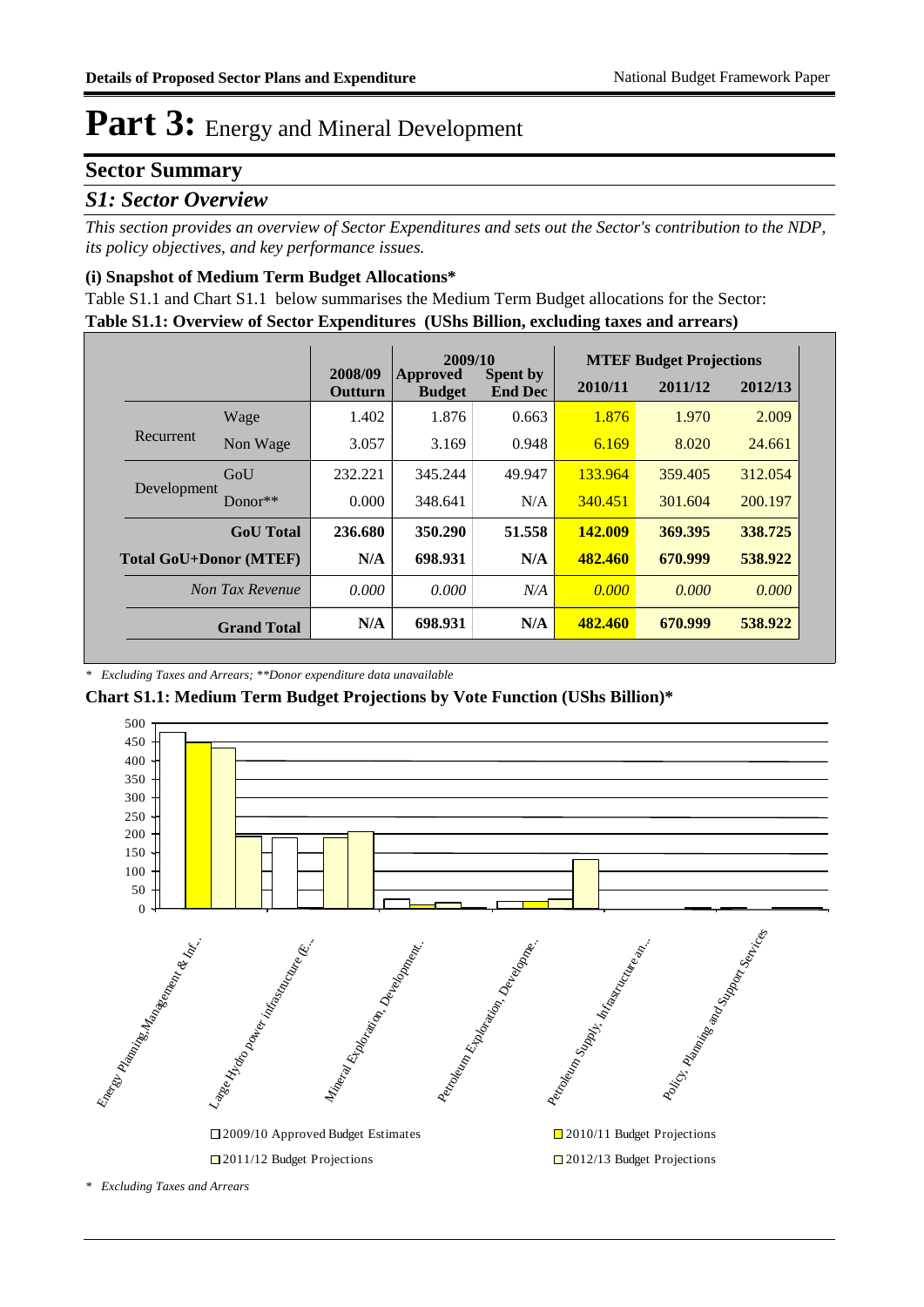### **Sector Summary**

#### **(ii) Sector Contributions to the National Development Plan**

The sector will strive to contribute to NDP sector objectives through ncrease in power generation capacity to reach 780MW-820 MW from the current 280-330 MW, increase Rural Electrification to 10 percent, promote Energy Efficiency, scale up Oil and Gas exploration, undertake commercial production of Oil and Gas and build subsquent infrastructure for distribution, operations and management and promote, empower artisanal miners and small scale miners. All these strategies are aimed at enhancing the availability of quality of gainful employment and job creation.

#### **(iii) Medium Term Sector Policy Objectives**

The sector objectives which guide medium term outputs and resource allocations are:

*(i) to meet the energy needs of Uganda's population for social and economic development in an environmentally sustainable manner (ii) to develop the Petroleum and Mineral sectors for them to contribute significantly to sustainable national economic and social growth; and*

#### **(iv) Key Policy Implementation Issues to be addressed over the Medium Term**

The sector considers the following issues crucial to address over the medium term, to improve sector performance and the achievement of sector objectives

- *High electricity generation costs and energy loss levels*
- *Low access to modern energy services*
- *Inadequate Fuel Reserves*
- *Difficulty in accessing development finance by the Private sector*

### *S2: Past Sector Performance and Medium Term Plans*

*This section describes past and future performance, in terms of sector outcomes, key sector outputs, costs and plans to address key sector performance issues.* 

#### **(i) Sector Outcomes and the Achievement of Sector Objectives**

In the FY 2010/11 and over the medium-term, the focus has been on key sector outcomes and their contributory outputs namely :-

i) Increased power generation capacity and distribution; this outcome has been measured against the Level of electricity generation capacity at 730 MW by 2010/11, % of households with access to electricity at 12 percent by 2010/11 and the Level of load shedding (hours per day) at 0 by 2010/11. The key contributory outputs to achieving this outcome are:- Increased Thermal and Renewable energy generation capacity and Increased Access to Modern forms of energy in rural areas.

ii) Establishment of the Petroleum Resource, Oil and Gas produced in the Country i.e. In terms of the number of Oil wells successfully drilled and appraised, the amount of Oil and Gas produced. In achieving this outcome, the key contributory outputs are increased Monitoring of Upstream Petroleum activities, develop and implement a Communication Strategy for the Oil and Gas sector.

iii) Enhancing the efficiency of Petroleum Supply through measuring the percentage decrease/increase in local petroleum prices in the market. Other contributory outputs are Improved service delivery through competition(licensing), Improved standards of product quality, monitoring industrial safety and addressing environmentally related key issues.

iv) Well managed and safeguarded Mineral Resources for increased Mineral Production and Exports through undertaking a 100 % coverage of Geo scientific data for the whole country acquired through Geological and Geophysical mapping while undertaking increased licensing, inspection and the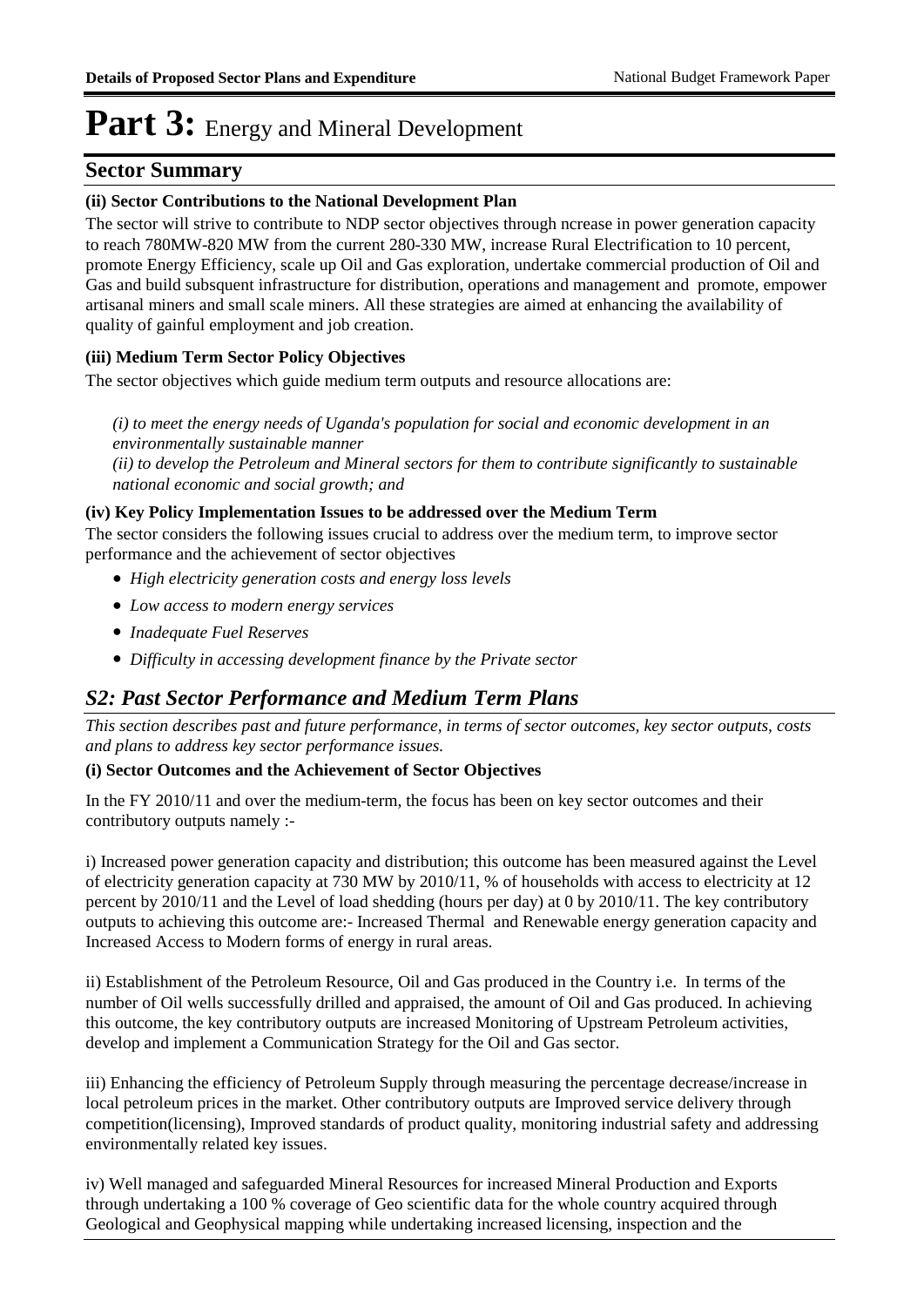### **Sector Summary**

Institutional capacity for the mineral sector.

| <b>Table S2.1: Current Status and Future Forecasts for Sector Outcomes</b>                  |                 |                             |  |  |  |
|---------------------------------------------------------------------------------------------|-----------------|-----------------------------|--|--|--|
| <b>Outcome and Outcome Indicator</b>                                                        | <b>Baseline</b> | <b>Medium Term Forecast</b> |  |  |  |
| <b>Increased Power Generation capacity and Transmission</b><br>Outcome:                     |                 |                             |  |  |  |
| Percentage of the population accessing electricity                                          | 10 (2008)       | 20(2011)                    |  |  |  |
| Electricity generation capacity in Uganda                                                   | 500MW (2008)    | 800MW (2011)                |  |  |  |
| Well managed Mineral Resources for increased Mineral Production and Exports<br>Outcome:     |                 |                             |  |  |  |
| Mineral production and export                                                               | N/A (N/A)       | $UGX10$ Billion $(2011)$    |  |  |  |
| Percentage of mineral exploration area covered                                              | 80 (2008)       | 100(2011)                   |  |  |  |
| Increased promotion of Petroleum Exploration and Monitoring of the supply chain<br>Outcome: |                 |                             |  |  |  |
| Oil and Gas Production                                                                      | 0(2008)         | $4000$ bopd $(2011)$        |  |  |  |
| Number of discovered and appraised fields                                                   | 2(2008)         | 5(2011)                     |  |  |  |

#### **(ii) Past and Future Planned Sector Outputs**

*Performance for the first half of the 2009/10 financial year*

Energy Planning, Management & Infrastructure Development:

Development of the Bujagali Hydropower Project 250 MW: Construction works for the dam and powerhouse are progressing well. The power plant is expected to commence production in 2011.

Karuma Hydropower Project (500 - 700MW): Government has engaged Consultant to study the various options for optimising capacity of 500 MW to 700 MW, and carry out a detailed feasibility study, engineering design and bid preparation. Construction is expected to start in 2011 using the Energy Fund.

Isimba Hydropower Project 100 MW: This project is located 25 km downstream of Kalagala Falls and is estimated to produce 100 MW of power. A consultant was engaged to carry out the feasibility study for this project. Construction of this site is expected to start in 2012

Renewable Energy Projects:

During the FY2009/10, one renewable energy project (Bugoye (13 MW), was completed and commissioned in October 2009 by HE. The President of the Republic of Uganda and is producing power. The following renewable energy projects are under development and are near completion: - Mpanga (18 MW), Buseruka (10 MW), and Ishasha (6.5 MW), Nyagak Small Hydropower project (3.3 MW).

Energy efficiency Programmes: Five (5) Energy Audits carried out in various SMEs in Northern Uganda, Energy Efficiency Week eheld in July 2009, Three (3) Awareness workshops conducted in Northern Uganda.

A total of over 550,000 household stoves and about 552 institutional improved energy saving stoves have been disseminated over the years across the country leading to reduction in fuel wood use, thus preserving the environment. Of these, a total of 139 were institutional stoves was diseminated by December 2009. In addition a total of 7,500 were disseminated in Northern Uganda (Yumbe, Arua, and Moyo) through various stakeholders.

Transmission Projects:

The Bujagali Interconnection project had commenced and is progressing well. Others that are yet to start are: Mbarara – Nkenda 132 Kv line, Kaiso Tonya – Fortportal – Nkenda 132 Kv line; Opuyo – Moroto 132 Kv line, Karuma – Kawanda 400 Kv line; Karuma – Oluiyo 132 Kv line, Tororo –Opuyo – Lira 132 Kv line and Mutundwe – Entebbe 132 Kv line. A 33 Kv distribution line will be constructed from Mbale – Nakapiripirit - Moroto. Regional interconnection projects are; Bujagali – Tororo – Lessos (Kenya) 220 Kv line; Mbarara – Mirama – Birembo (Rwanda) 220 Kv line, Masaka – Mwanza (Tanzania) 220 Kv line,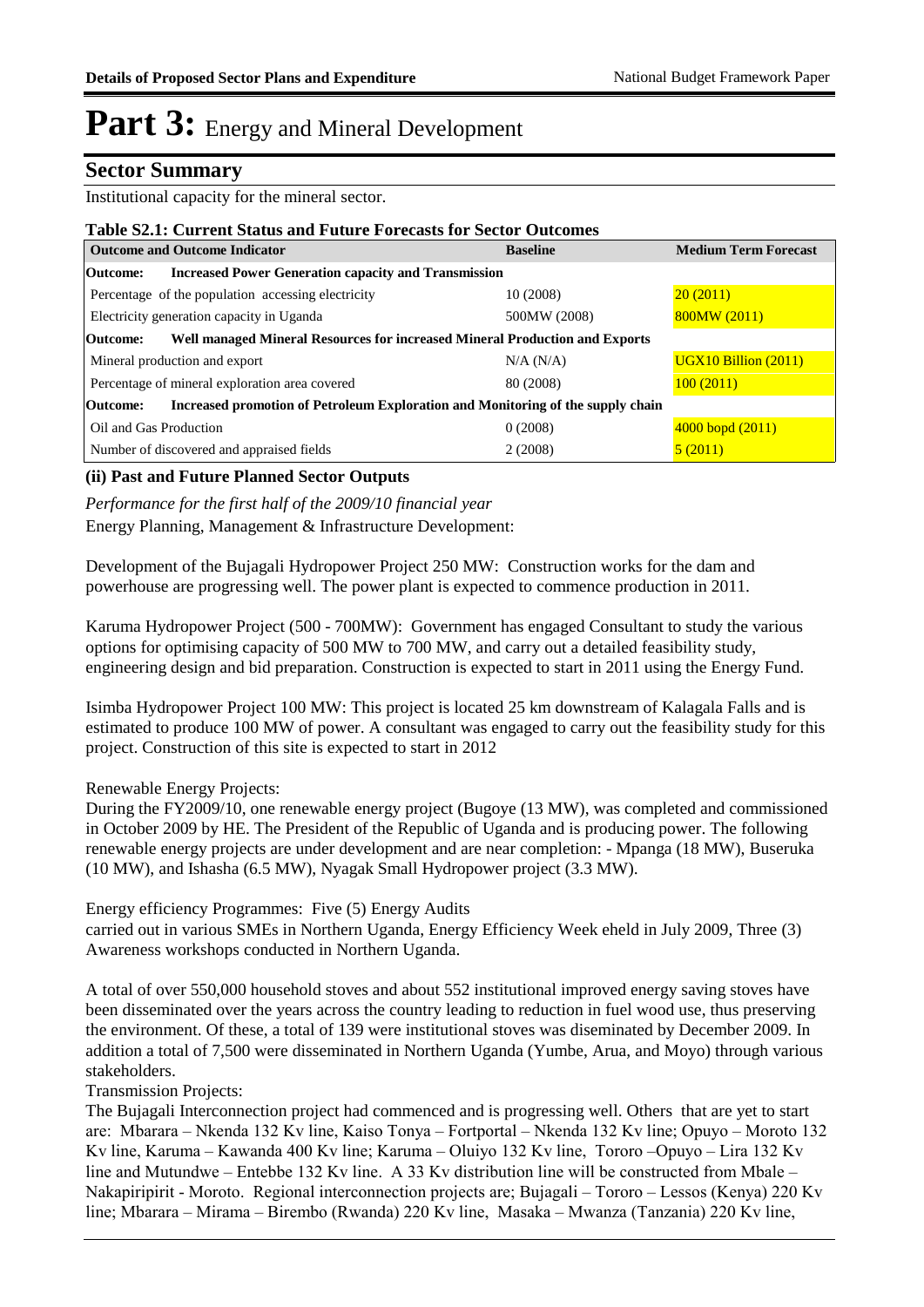### **Sector Summary**

Nkenda – Beni – Rutshuru and Beni – Bunia 220 Kv (DRC).

#### Rural Electrification:

During the first half of the FY2009/10, Government completed some rural electrification projects , namely:- Corner Kilak – Kalongo – Pader-Abim; Fort-Portal – Karugutu – Bundibugyo – Nyahuka;; Kyotera – Mutukula and Kasensero; Mbarara – Kikagate – Ntungamo; Soroti – Kaberamaido, extension of West Nile mini grid, Bukungu fish landing site, power extension to Oyam district headquarters and Buhweju tea factory, Northern Uganda Youth development Centre, Kalaki, Lwala, Mutukula, Kakuuto, Kabuyanda, Mirama hill, Kitwe, Ruhama, Kirewa TC, Iyolwa TC, Kikorongo, Kisinga, Bwera, Mpondwe Township, and Mabale. Government was in the final stages of completing the construction of the following major rural electrification schemes: Kawete-Itanda and Bugiri-Iwemba.

#### Petroleum Supply, Infrastructure and Regulation:

Development of an appropriate Legal and Regulatory framework. During the FY2009/10, Government commenced the process of putting in place a modern a legal and regulatory framework to provide for the new areas of oil refining, bulk crude oil transportation and storage and gas processing and conversion. These new areas had not existed before in the country and have emerged because of the discovery of oil reserves in Uganda. Thus, an appropriate legal and regulatory framework is critical for the development of these areas. In addition, statutory regulations for fuel marking technology and supply were drafted

In addition, during the FY 2009/10, following the commercial discoveries, Government resolved that this oil will be refined locally to meet the local and regional demand in additional to providing maximum optimal benefits to the country. Through an international procurement process, the Government has already completed the procurement of a consultant to undertake a feasibility study for the establishment of a refinery and a contract was signed in December 2009 and work started on January 2, 2010.

In FY2009/10 the Kenya – Uganda oil pipeline extension project was coordinated by a Joint Coordinating Commission set up between Uganda and Kenya. The pipeline design and environmental impact assessment were completed and approved. Various agreements and contracts were drafted and funding for the project was secured.

From September 2008 survey and valuation of the land where the pipeline will be laid was undertaken. Land valuation and acquisition from Malaba - Kampala was also completed. Compensation of affected people is underway and construction is scheduled to commence during this financial year. Commercial operation to follow thereafter for a period of 20 years before the concession expires

#### Mineral Exploration, Development & Production:

During FY2009/10, Geological mapping of Northern and West Nile regions commenced. In addition, the establishment of a GIS web-based Geological and Mineral Information System and hosting a Department website for geo-information dissemination and was undertaken in efforts to promote sectoral investment. All maps in the Geological mines and surveys department were digitalized.

In the area of community development and Assistance to Small-Scale Miners about 200 people drawn from the mining community, mining associations, chamber of mines, Local Governments and Ministries responsible for gender and labour, water & environment and health received various trainings. This has resulted into best mining practices; improved uses of resources obtained from mining and reduced illegal mining, through acquisition of mineral rights and formation of mining groups/associations. In the area of licensing, there were 101 licenses issued. This is largely due to participation in investment promotion internationally and sensitization carried out in mining districts

Petroleum Exploration and Production:

Government has continued to support efforts to promote petroleum exploration in Uganda. Investment in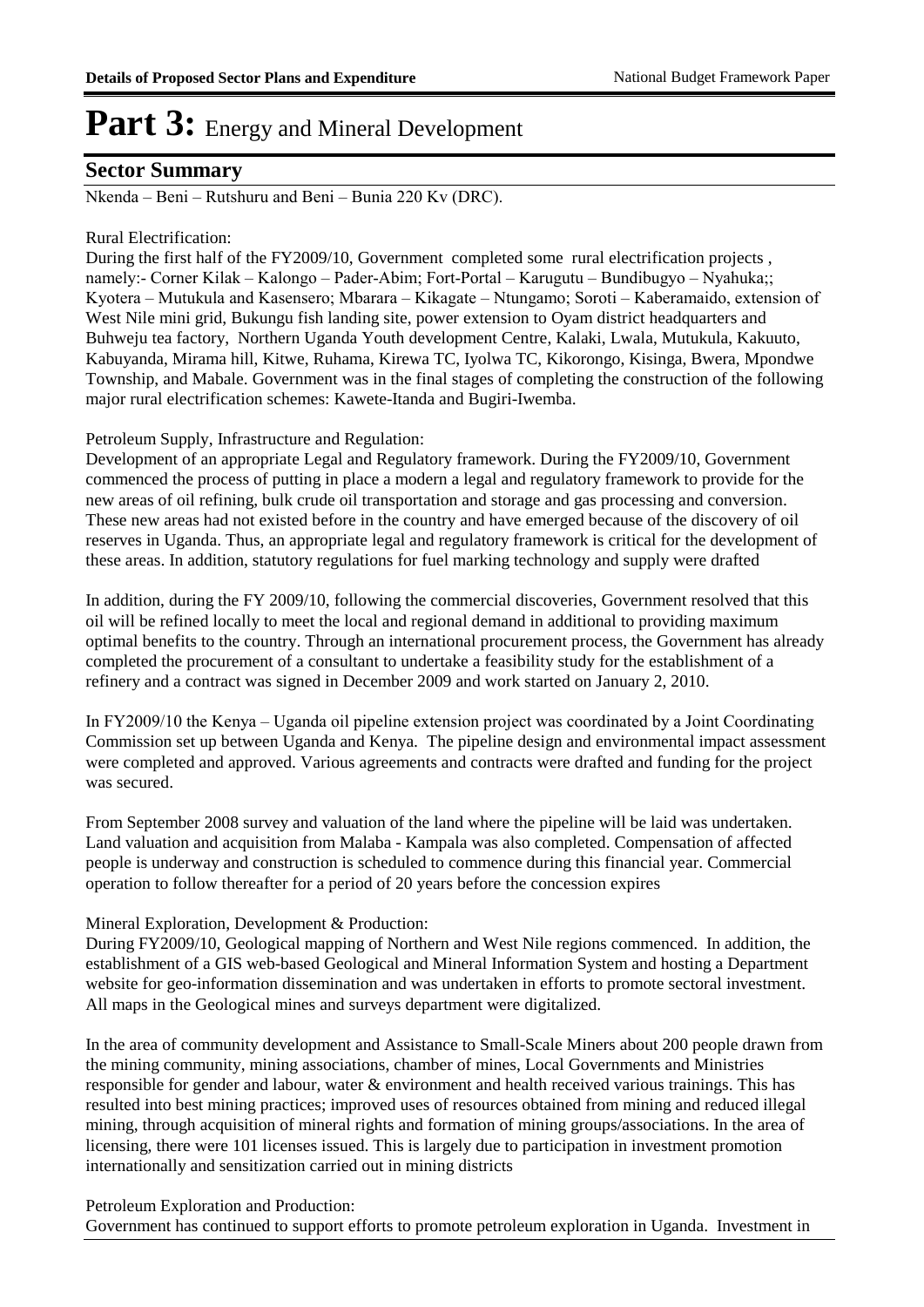### **Sector Summary**

this sector by December 2009 was in the order of US\$ 900 million and is expected to increase when the development and production phases commence. To date, five out of the ten Exploration Areas in the Albertine Graben are licensed to various companies.

#### Seismic Operations

Tullow oil, the Licensee of Exploration Area 2 continued to appraise fields discovered in EA2, appraisal drilling 2D and 3D seismic surveys in the area, with a view of properly defining the discoveries in this area and also aid in the planning of the Early Production Scheme.

In Exploration Area 5, Neptune Petroleum (U) Ltd completed the re-evaluation, processing and interpretation of 2D seismic data in from the Rhino camp basin and acquired more gravity data in preparation to drill a second well, Avivi-1 well in the area.

In Exploration Area 4B, Dominion Petroleum completed the interpretation of 530 line kilometres of 2-D seismic data, in preparations to drill the first well Ngagi-1 well near Rwenshama, Rukungiri district.

#### Drilling Operations

Nine wells were drilled and these are:Ngassa-2, Mputa-5, Nsoga-1, Karuka-2, Kigogole-3,Wairindi-1,Awaka-1, Ngara-1 and Iti-1 and all encountered hydrocarbons. A cumulative total of 34 wells have so far been drilled in the country and 32 out of these have encountered hydrocarbons, hence maintaining a very high (95%) technical success rate.

Full Tensor Gradiometry survey: Tullow contracted Bell Geospace of USA to undertake a 19,700 line kilometre survey over EA1 and EA2 in an effort to evaluate the faulting patterns and basement morphology in the area. This survey which commenced in February 2009, was completed in June 2009. Analysis and evaluation of these data-sets, in view of improved geological interpretation, is still ongoing. Early Production System: In view of lager discovered petroleum reserves and reduced international oil price that would render very small developments of the size of the original EPS uneconomical, there is consideration by Government and licensed oil companies to use gas generation and crude oil from Extended well testing to produce power in the short term. In the medium term, a feasibility study for establishment of refinery has commenced. This feasibility study which will recommend the type, size and other aspects of the facility is expected to be concluded by mid-2010.

#### Implementation of the Oil and Gas Policy:

The National Oil and Gas Policy which was approved by put in place in February 2008 provides the guiding principles in the petroleum value chain and institutional framework for prudent management of resources and oil revenues. The principles of the oil and gas Resource Management law which were submitted to Cabinet were approved and cabinet has asked the Ministry of Justice and constitutional Affairs to commence preparation of draft bill. The procurement of the firm to develop and implement the Communication Strategy for oil ands gas in the country is in advanced stages. In the mean time the Ministry has adopted a stop gap measure to address the existing communication gaps in the petroleum industry. This has been taken forward by engagement of the media in informing the public on oil and gas issues. Field visits to the Albertine Graben and subsequent interaction with the Ministry and the oil companies operating in the Country were undertaken. On the establishment of the new institutions, the Ministry is in the process of engaging a Chief Technical Advisor (CTA) whose responsibility is to recommend the structure of the institutions.

#### Monitoring / Regulation:

The Petroleum Exploration and Production Department continues to monitor the petroleum exploration operations and plans for development and production. These activities are monitored to ensure compliance with the relevant Laws of Uganda, Production Sharing Agreements and Environmental Impact Assessment reports as well as ensuring that costs from the company expenditures are genuine since they will be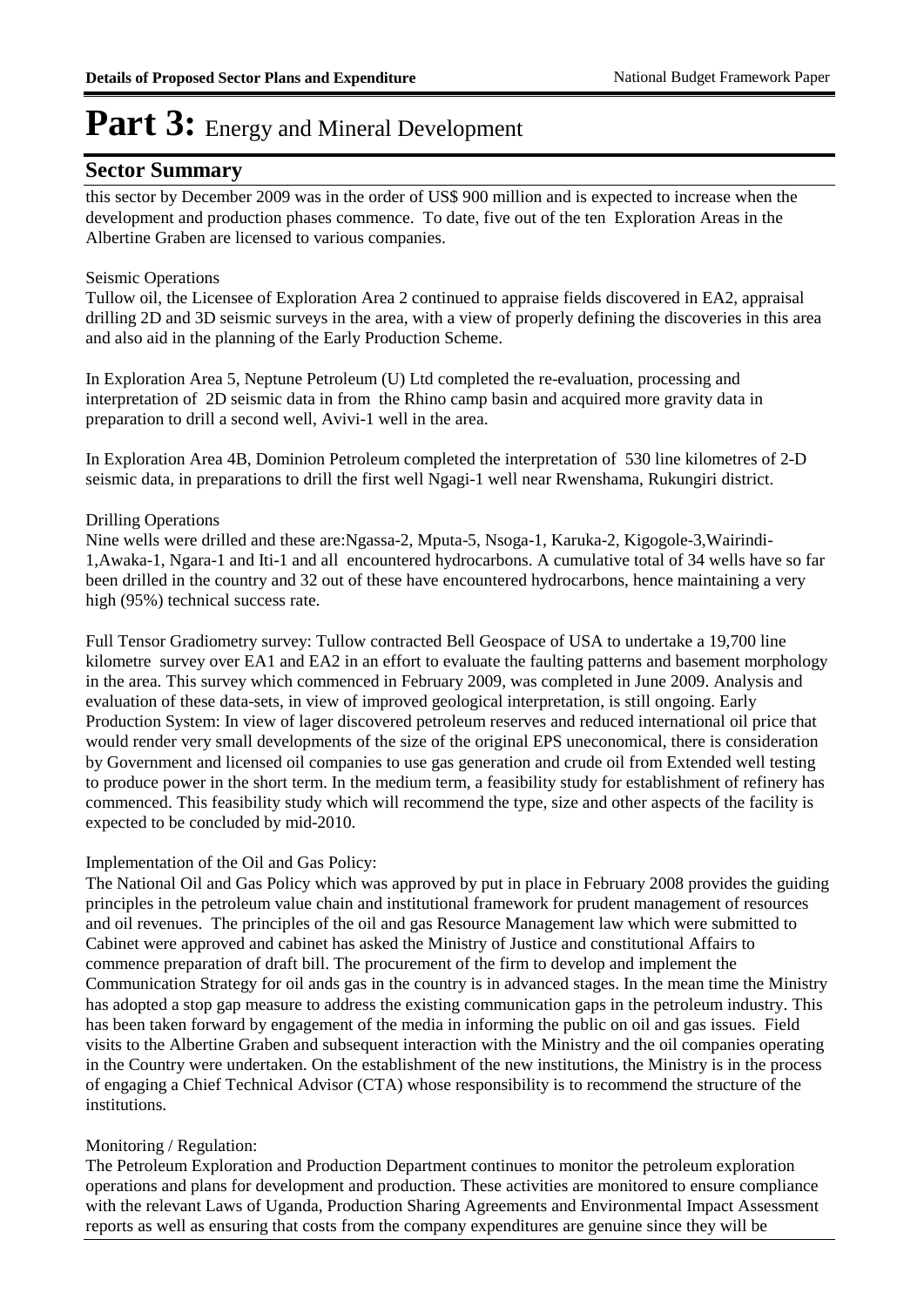### **Sector Summary**

recovered in future.

Policy, Planning and Support Services:

BFP and MPS were all submitted by June 2009, Q1&Q2 reports submitted to MoFPED and OPM. Activities monitored and the LPOs closed on the system.

| Table S2.2: Past and Medum Term Key Sector Output Indicators* |
|---------------------------------------------------------------|
|---------------------------------------------------------------|

|                                                                                      |                         | 2009/10          |                                     |                | <b>MTEF Projections</b> |              |  |
|--------------------------------------------------------------------------------------|-------------------------|------------------|-------------------------------------|----------------|-------------------------|--------------|--|
| Vote Function Key Output<br><b>Indicators and Costs:</b>                             | 2008/09<br>Outturn      | Approved<br>Plan | <b>Outturn by</b><br><b>End Dec</b> | 2010/11        | 2011/12                 | 2012/13      |  |
| Vote: 017 Ministry of Energy and Mineral Development                                 |                         |                  |                                     |                |                         |              |  |
| Vote Function:0301 Energy Planning, Management & Infrastructure Dev't                |                         |                  |                                     |                |                         |              |  |
| Number of Renewable Energy                                                           | 70,000                  | 100,000          | 50,000                              | 100,000        | 100,000                 | 120,000      |  |
| systems installed (Biomass, solar,<br>gasification technologies) household<br>stoves |                         |                  |                                     |                |                         |              |  |
| Number of small Renewable Energy                                                     | 8                       | 10               | 01                                  | 10             | 10                      | 05           |  |
| projects developed                                                                   |                         |                  |                                     |                |                         |              |  |
| Number of new conections                                                             | Not reported            | 20,000           | Not reported                        | 20,000         | 20,000                  | 20,000       |  |
| -Additional hydropower generation<br>capacity                                        | Not reported            | 18 MW            | Not reported                        | <b>93 MW</b>   | 147 MW                  | 100MW        |  |
| Vote Function Cost (UShs bn)                                                         | N/A                     | 466.067          | N/A                                 | 446.675        | 434.816                 | 193.520      |  |
| VF Cost Excluding Donor                                                              | 120.560                 | 158.315          | 47.845                              | 131.315        | N/A                     | N/A          |  |
| Vote Function:0302 Large Hydro power infrastructure (Energy Fund)                    |                         |                  |                                     |                |                         |              |  |
| Additional large hydro power plants                                                  | $\overline{0}$          | N/A              | 0                                   | $\mathbf{1}$   | 1                       |              |  |
| Number of feasibility studies<br>undertaken                                          | 0                       | 4                | 1                                   | $\overline{2}$ | $\overline{2}$          | 2            |  |
| Vote Function Cost (UShs bn)                                                         | 109.280                 | 191.280          | 0.000                               | 3.320          | 191.280                 | 208.083      |  |
| Vote Function:0303 Petroleum Exploration, Development & Production                   |                         |                  |                                     |                |                         |              |  |
| Geological & Geochemical surveys<br>undertaken                                       | 15                      | 10               | Not reported                        | 10             | 10                      | 10           |  |
| - Number of National Expertise<br>departments for Oil & Gas developed                | 20                      | 4                | 6                                   | $\overline{2}$ | 6                       | 6            |  |
| Vote Function Cost (UShs bn)                                                         | N/A                     | 15.546           | N/A                                 | 19.498         | 26.054                  | 131.191      |  |
| VF Cost Excluding Donor                                                              | 3.763                   | 7.024            | 2.536                               | 7.024          | N/A                     | N/A          |  |
| Vote Function:0304 Petroleum Supply, Infrastructure and Regulation                   |                         |                  |                                     |                |                         |              |  |
| Number national reserves of fuel<br>reserves operational                             | 1                       | 1                | 0                                   | $\mathbf{1}$   | $\overline{2}$          | 4            |  |
| - Number of studies on petroleum<br>refinery and processing                          | $\overline{0}$          | 2                | 1                                   | $\overline{2}$ | $\overline{2}$          | 1            |  |
| - Number of KMs of oil pipeline<br>completed.                                        | Not reported            | 225              | $\overline{0}$                      | 225            | 800                     | 1000         |  |
| The capacity of fuel depots<br>completed (Millions of litres)                        | $\boldsymbol{0}$        | 30 Mn            | 0                                   | 10 Mn          | 20 Mn litres            | 40 Mn litres |  |
| Vote Function Cost (UShs bn)                                                         | 0.653                   | 0.938            | 0.330                               | 0.938          | 1.135                   | 1.927        |  |
| Vote Function:0305 Mineral Exploration, Development & Production                     |                         |                  |                                     |                |                         |              |  |
| Amount of Non Tax Revenue<br>generated (UGX billion)                                 | 3.3                     | 6.03             | 2.01                                | 6.2            | 7                       | 8            |  |
| -Number of mining site inspections                                                   | Not reported            | 6                | 6                                   | 8              | 12                      | 12           |  |
| -Number of artisans licenced                                                         | Not reported            | 600              | 175                                 | 600            | 600                     | 700          |  |
| <b>Vote Function Cost (UShs bn)</b>                                                  | N/A                     | 23.856           | $N\!/\!A$                           | 10.786         | 16.051                  | 1.823        |  |
| VF Cost Excluding Donor                                                              | 1.325                   | 2.489            | 0.428                               | 1.489          | N/A                     | N/A          |  |
| Vote Function:0349 Policy, Planning and Support Services                             |                         |                  |                                     |                |                         |              |  |
| Vote Function Cost (UShs bn)                                                         | 1.100                   | 1.244            | 0.420                               | 1.243          | 1.663                   | 2.377        |  |
| <b>Cost of Vote Services (UShs Bn)</b>                                               | $\mathbf{N}/\mathbf{A}$ | 698.931          | N/A                                 | 482.460        | 670.999                 | 538.922      |  |
| Vote Cost Excluding Donor                                                            | 236.680                 | 362.190          | 51.558                              | 142.009        | N/A                     | N/A          |  |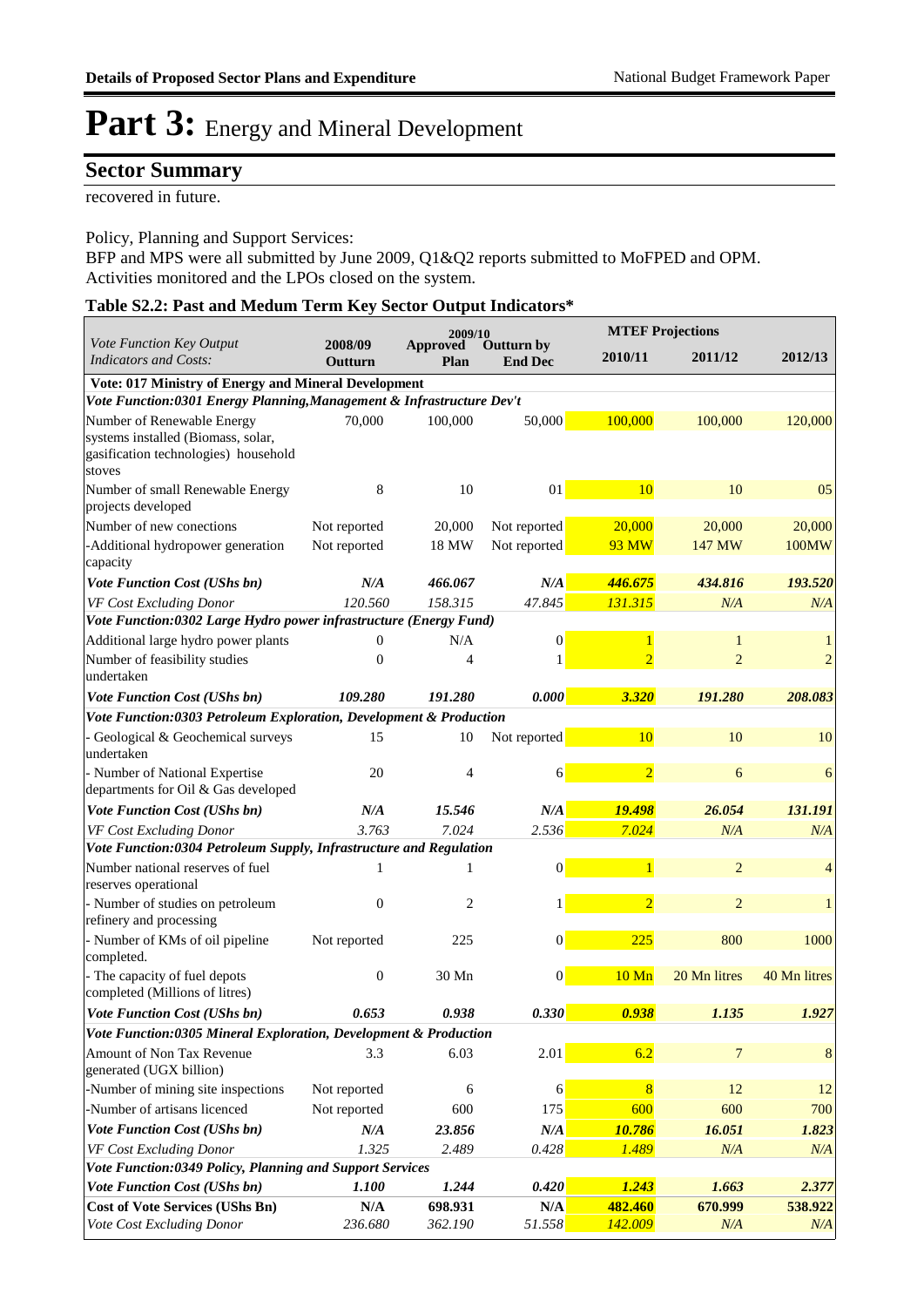| <b>Sector Summary</b>                    |         |         |        |         |         |         |
|------------------------------------------|---------|---------|--------|---------|---------|---------|
| <b>Cost of Sector Services (UShs Bn)</b> | N/A     | 698.931 | N/A    | 482.460 | 670.999 | 538.922 |
| Sector Cost Excluding Donor              | 236.680 | 362.190 | 51.558 | 142.009 | N/A     | N/A     |

*\* Excludes taxes and arrears; NB Table S5.1 at the end of this section provides more details of outputs planned for 2009/10 and achievements in the first half of 2008/09*

#### *2010/11 Planned Outputs*

Energy Planning, Management & Infrastructure Development:

The construction of the Bujagali Hydro power project (250MW) will continue as scheduled with the first turbine expected to be complete. The sector will ensure commencement of the new feasibility study for the development of the Karuma Hydro power project (about 700 MW) as well as the feasibility study for development of Isimba hydro power project (100MW). Complete the RAP for Nkenda - Mbarara. Draft Sustainable Management Plan for Kalagala Offset in place. Put in place the Energy Conservation Act and Principles.

Under renewable energy, the sector will disseminate information on the use of biogas, improved efficiency stoves to cater for the rural energy requirement and production of electricity from municipal waste and sale of power to the grid. Dissemination of 200,000 household stoves and 200 institutional stoves in order to reduce wood fuel requirements by 30%. Dissemination of 200 solar PV and 100 solar water heaters. Construct 5000 bio-gas digesters; 40 institutions will be electrified with solar PVs . Completion of Bwindi MHP, Suam (Bukwa) and Fofo (Moyo) and finalise the feasibility study for Nyalit. The sector will also finalise the development of other renewable energy projects which are currently under construction namely: Mpanga 18MW small hydropower project in Kamwenge district, Buseruka 10MW small hydropower project in Hoima District, Ishasha 6MW in Kanungu District. Government is still working on the cross boarder issues with Tanzania for the construction of Kikagati 10MW project.

In the F/Y 2010/11, government will complete the upgrading of the Tororo-Lira transmission line, feasibility studies for Karuma - Kampala and Karuma - Lira transmission lines; rehabilitation of MHP Maziba, upgrading Entebbe-Mutundwe, grid extension West Nile to Pakwach and Koboko, Olewa and Mvepi MHP. Plans for a high voltage transmission line (132KV) from Opuyo (Soroti) to supply Katakwi, Moroto, Katikekile, Amudat, Nakapiripirit and Namalu shall commence. Furthermore, the extension of Gulu-Adjumani-Moyo line shall be implemented.

The sector will ensure promulgation of regulations and codes required to operationalise the Atomic Energy Act 2008. Establish a national programme for radiological protection of workers occupationally exposed to radiation. Update the inventory of nuclear and radioactive materials and security categorisation of radioactive sources in Uganda. Establishment of a National strategy for managing radioactive materials.

#### Petroleum Exploration and Development:

The Vote Function will spearhead the implementation of the Early Production Scheme (EPS) in form of an Integrated Power Project (IPP) which will use gas generated from the Nzizi discovery in Kaiso – Tonya and crude oil from Extended Well Testing (EWT) to produce power. Promotional packages and web based promotion will be developed. Four (4) international conferences will be attended and at least 1 PSA signed. Acquisition of 200 line km of geophysical data.

Geological and geochemical mapping of 50 sq.kms in the Albertine Graben will be carried out. The petroleum law will be formulated and regulations and guidelines developed for the upstream activities. Creation of new institutions like the Petroleum Authority, Directorate of Petroleum and the National Oil Company will commence and new management will be put in place for commencement of petroleum production, refining and utilisation. Exploration drilling will continue to be carried out in Exploration Areas 1, 3A, 4B and 5. Appraisal programs including acquisition of 3D seismic data and drilling of appraisal wells will be carried out in EA1 and EA2. Development planning will continue for the Kingfisher and Mputa fields and will commence for the Kasamene field. Integrated Power Project, using gas from Nzizi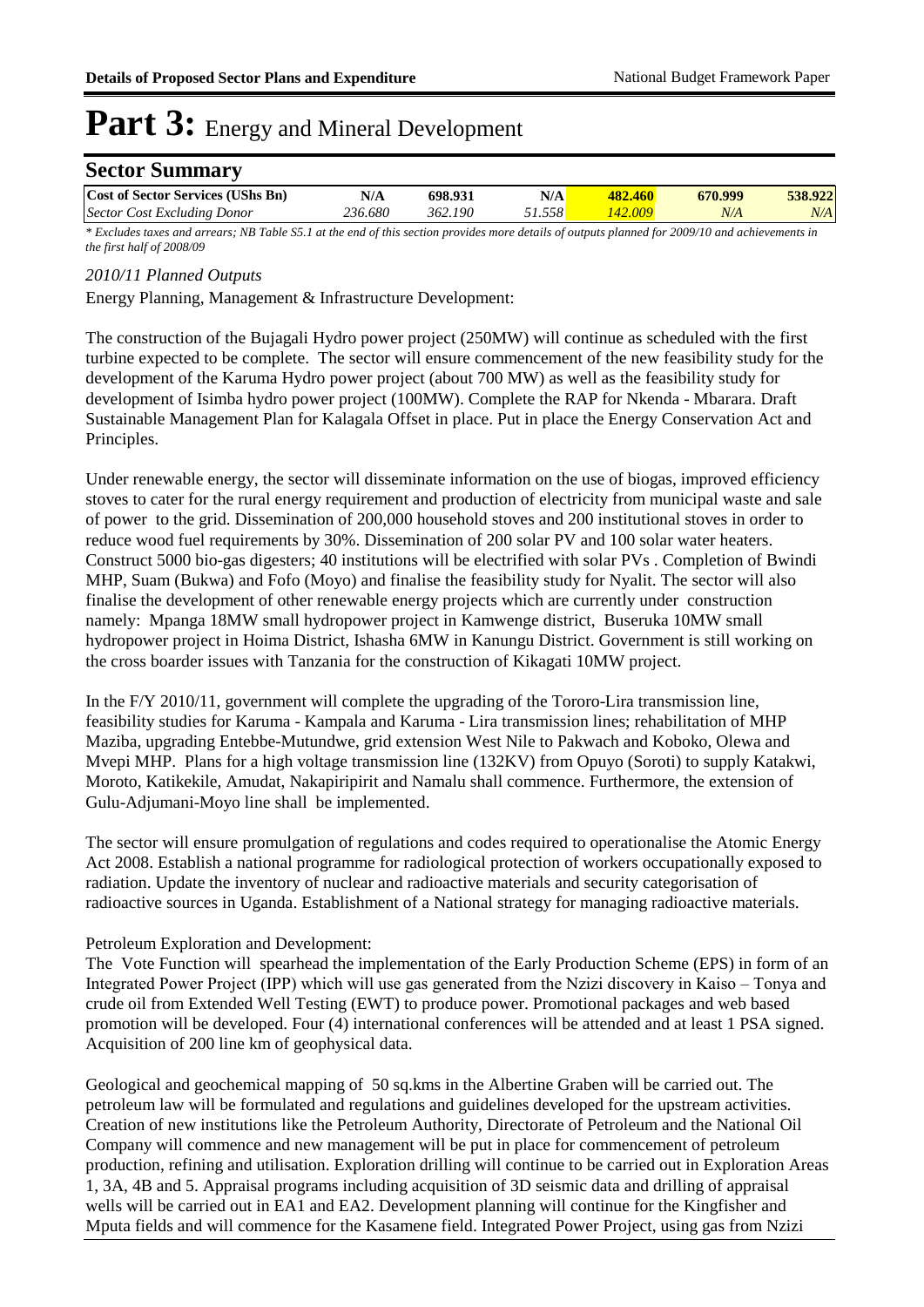### **Sector Summary**

field and crude oil from extended well testing will commence. A taskforce for the dissemination of information and communication strategy for the oil and gas sector will be established. Procurement of office equipment, computers, printers and software maintenance will be done. During the FY2010/11, the following activities shall be key priorities for the Petroleum exploration sub-sector:

i) Promotion of the country's petroleum potential and licensing, through enhanced data management system and resource assessment

ii) Initiate and formulate petroleum policy and legislation

iii) Capacity Building for the oil and gas sector

iv) Monitoring Upstream Petroleum Activities

v) Development and Implementation of a Communication strategy for the Oil and Gas Sector in the country.

Vi) Participate in Regional initiatives

vii) Assist Petroleum Refining programs.

A legal framework for midstream activities will be developed and a well defined midstream organizational structure developed. Regulations developed for operations of refineries as well as an operational monitoring system for refineries.

Under the petroleum Supply sub-sector (Down stream), Government plans to acquire a robust NPIS data processing system. In addition, it is planned that 15 new companies and 18 new stations will be licensed. Complete land evaluation and acquisition from Malaba - Kampala and start construction of the oil pipeline. EPS agreements finalized and implementation starts.

Under Geological survey and mines, the sector will continue the licensing of mineral exploration and mining and attraction of investors. Continued monitoring of mining activities in the country and training of small artisanal miners.

#### Energy Sub-sector *Medium Term Plans*

On Electricity Generation Capacity, following the acute power shortages that the country experienced in 2006, which was largely caused by the prolonged draught and delays in developing a new hydropower project, government formulated and implemented a short, medium, and long term strategy for meeting the country's electricity supply needs. The strategy which was instituted to address this problem has resulted into a marked improvement in the supply situation. Load shedding, which had affected several sectors of the economy, has been significantly contained. In the FY 20010/11, Government will continue implementing key priority projects in the Energy Sector. These include the development of new generation and transmission infrastructure, and increased access to modern energy services through Rural Electrification.

On the development of generation and transmission infrastructure, government will largely focus on supervising the completion of the Bujagali Hydropower project; accomplish a detailed feasibility study of the expanded Karuma Hydropower project, and promote the development of other large scale hydropower projects like Isimba, and Ayago as well as thermal power generation using locally produced gas and oil products. On the issue of the transmission infrastructure, government has embarked on the Bujagali Interconnection project; Mbarara – Nkenda 132 Kv line; Kaiso Tonya – Fortportal – Nkenda 132 Kv line; Opuyo – Moroto 132 Kv line; Karuma – Kawanda 400 Kv line; Karuma – Oluiyo 132 Kv line; Tororo –Opuyo – Lira 132 Kv line; and Mutundwe – Entebbe 132 Kv line. A 33 Kv distribution line will be constructed from Mbale – Nakapiripirit - Moroto. Other Regional interconnection projects are; Bujagali – Tororo – Lessos (Kenya) 220 Kv line; Mbarara – Mirama – Birembo (Rwanda) 220 Kv line; Masaka – Mwanza (Tanzania) 220 Kv line; Nkenda – Beni – Rutshuru and Beni – Bunia 220 Kv (DRC) These projects will have a lasting impact in addressing the energy supply problems in the country, while at the same time addressing energy pricing issues.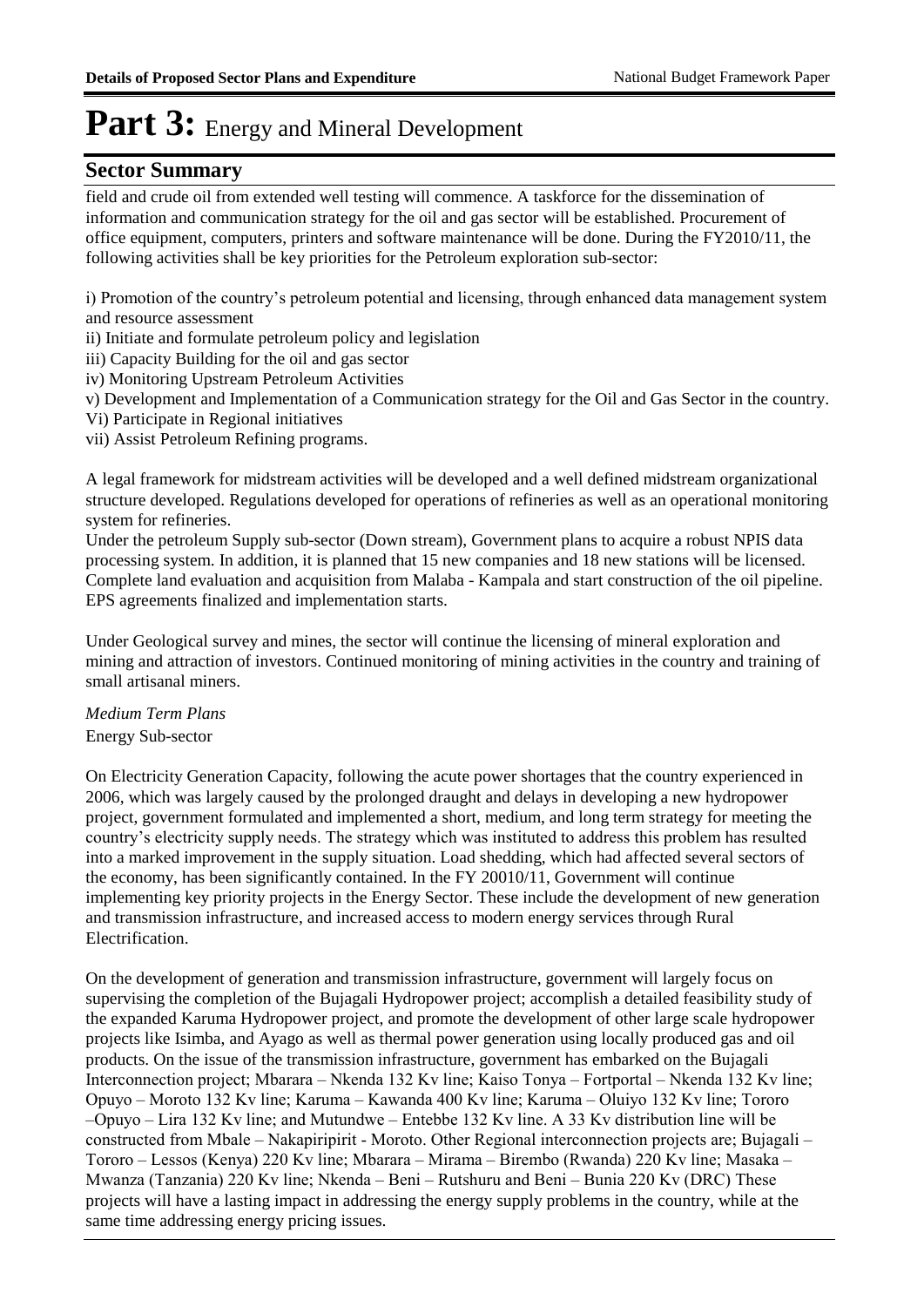### **Sector Summary**

Petroleum Supply, Infrastructure & Regulation

- i) Petroleum Policy Development, Regulation and Monitoring
- ii) Management and Monitoring of petroleum supply Industry
- iii) Maintenance of National Petroleum Information System
- iv) Operational Standards and laboratory testing of petroleum products
- v) Development of Petroleum Refinery and Processing
- vi) Kenya Uganda Rwanda Oil pipelines
- vii) Development of Strategic National Petroleum Reserves

Mineral Exploration, Development & Production

- To provide basic geo-scientific information for the development of the mineral sector.

- To train and retain professional and skilled human resource.
- To promote optimal use of minerals and mineral trade for social improvement of the people.
- To provide technical services in the field of geosciences to guide national planning and development.
- -To ensure best mining practices and accountability.
- To promote mineral value addition and trade to increase revenues.

- To promote the gazetting of geosites and geoparks.Government also plans to put in place an earthquake adminstration policy, expand the network of operation centres, design an earthquake disaster management plan, and equiping the research laboratories

#### *Unit Costs for Key Services*

The costing assumption for power generation varies from small to large hydropower projects. The costs for the small mini hydro ranges between US\$ 3.5 million to US\$ 5 million while for large power projects varies between US\$ 2.1 million to US\$ 4.9 million.

#### **Table S2.3: Key Unit Costs of Services in the Sector (Shs '000)**

| <b>Unit Cost</b><br><b>Description</b>                                                             | Actual<br>2008/09 | <b>Planned</b><br>2009/10 | <b>Proposed</b><br>2010/11 | <b>Costing Assumptions and Reasons for any Changes</b><br>and Variations from Plan                                                                                                                                                                                    |
|----------------------------------------------------------------------------------------------------|-------------------|---------------------------|----------------------------|-----------------------------------------------------------------------------------------------------------------------------------------------------------------------------------------------------------------------------------------------------------------------|
| Vote: 017 Ministry of Energy and Mineral Development                                               |                   |                           |                            |                                                                                                                                                                                                                                                                       |
| Vote Function:0301 Energy Planning, Management & Infrastructure Dev't                              |                   |                           |                            |                                                                                                                                                                                                                                                                       |
| Unit cost per MW of<br>Renewable Energy<br>projects                                                | $\Omega$          | 2,307,692                 | 3,000,000                  | The costs for the small mini hydro ranges between<br>US\$ 3.5 million to US\$ 5 million. Buseruka(10MW),<br>Mpanga(18MW) & Ishasha (6MW) Expected by June<br>2010.<br>- Costs of materials vary overtime.<br>- Cost vary for different locations and geology features |
| Unit cost per KM of<br><b>Rural Electrification</b><br>lines covered                               | not reported      | 62,621                    | 62,621                     | Cost per kilometre of distribution and transmitesion<br>line varies between US\$ 25,000 to US\$ 35,000.<br>Cost variation due to: -<br>- Varrying cost of materials overtime<br>- Differnces in places of origin for the materials                                    |
| Vote Function:0302 Large Hydro power infrastructure (Energy Fund)<br>Unit cost per MW<br>generated | not reported      |                           | 7,063,000                  | The costs for large power projects varies between US\$<br>2.1 million to US\$ 4.9 million.                                                                                                                                                                            |

#### **(iii) Plans to Improve Sector Performance**

Energy Planning, Management & Infrastructure Development

Government will continue implementing key priority projects in the Energy Sector specifically increasing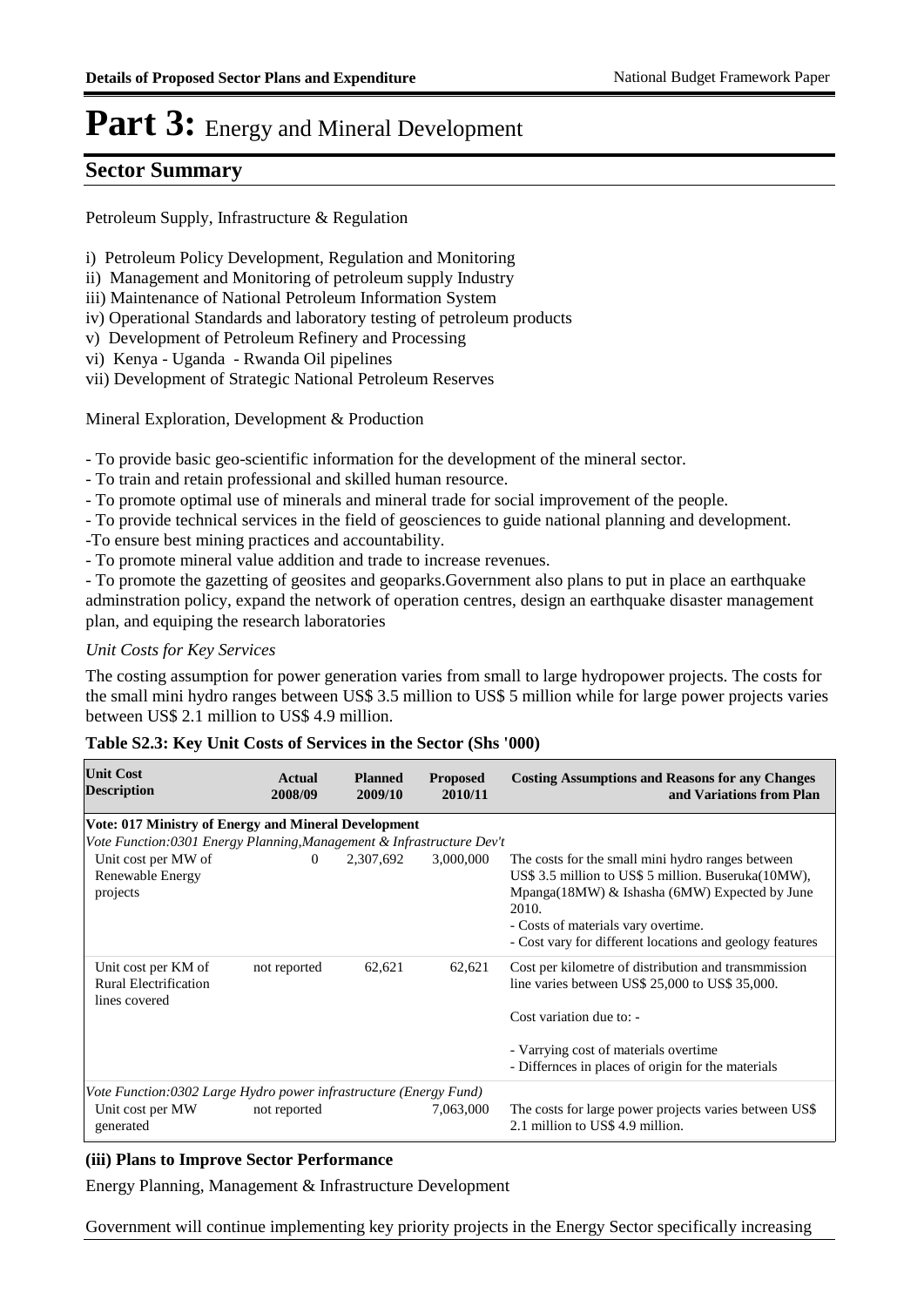### **Sector Summary**

the generation capacity and transmission infrastructure; increase / improve access to modern energy services through Rural Electrification and Renewable Energy development.

Petroleum Exploration and Promotion

#### Oil and Gas Policy

The National Oil and Gas Policy which was approved by Cabinet in January 2008 provides the guiding principles in the petroleum value chain and institutional framework for prudent management of resources and oil revenues. The principles of the oil and gas Resource Management law which were submitted to Cabinet were also approved and cabinet asked the Ministry of Justice and constitutional Affairs to commence preparation of draft bill. Special attention is also drawn in areas of environmental protection and conservation, Occupation Health and Safety, Infrastructure development like roads and physical planning among others.

Implementation of the National Oil and Gas Policy requires strong coordination since development of the oil and gas sector requires a multi-sectoral approach. While the Energy and Mineral Development sector is moving the coordination process forward, other government institutions/Agencies should fulfill their mandates and implement their roles for the success of the oil and gas sector. The roads sector is very important particularly the roads which are critical to the Exploration Areas. The Ministry of Works and Transport should embark on the following routes that ease access to exploration areas namely :- Tonya - Kaiso via Kisinja camp (21 kms); Kabwoya game reserve gate - Kyehoro - Kaiso (15 kms); Katunguru to the Bwambara - Rukungiri Y-junction (56 kms); from the Y-junction to Kihihi junction (24 kms) inclusive of the badly corroded Kaizi bridge; the Pakwach to Rhino Camp route (84 kms) or the Okello to Rhino route (52 kms) inclusive of the four bridges in this area which need immediate strengthening anda road directly across the Balala swamp (30 kms) or north from Biliefe to Noko to Obongi (92 kms). The other roads for enhancing oil development and tourism are in the Western Rift Valley Zone namely Ishasha -Katunguru (86 kms); Rukungiri - Kigezi WR - L.Edward fishing village (51 kms); access roads to fishing villages from the main road i.e. Kasenyi (12 kms), Hamukungu (17 kms), Kahendero (20 kms); access road to Mweya and Katwe(55 kms); Kyegegwa-Katonga-Kamwenge-Fort Portal (139 kms); Kamwenge-Rwimi (54 kms); Kasese-Nyakalengijo (18 kms); Fort Portal -Bundibugyo-DRC border (90 kms); Karugutu-Ntoroko (49 kms); Karugutu-Rwebisengo-Ntanda (66 kms) while the Kigezi Tourism zone routes are Kisoro-Mgahinga National Park headquarters (13 kms); Access road to Ntebeko (36 kms); Kabale-Ruhija-Buhoma (49 kms); Butogota-Kihihi (17 kms); Rukungiri-Kihihi-Ishasha (68 kms); and the Murchison Falls zones are:- Kyenjojo-Hoima (137 kms); Kabwoya-Hoima (51 kms); Hoima-Masindi (52 kms); Hoima-Para (106 kms); Masindi-Para (63 kms); Para-the Falls site (10 kms); Para-Packach (26 kms); Para-Karuma (92 kms); Packach-Ajai-Arua (94 kms); Nebbi-Ajai (29 kms); Ajai-Rhino Camp-Arua (79 kms) and Adjumani-East Madi (37 kms).

Petroleum Supplies and Distribution

#### Midstream Activities

The discovery of the petroleum reserves in the Albertine Graben necessitated the fast-tracking of the production activities and consquent refining of the crude. In this respect, a Midstream Unit was established to specifically promote, monitor and regulate the midstream petroleum activities (crude oil sales, crude oil transportation, refining and pricing of locally refined products). Over the medium-term, priority will be put in developing capacity of this Unit among others.

Strategic Fuel Reserves; in addition to Jinja Storage Tanks, Government plans to build four new regional storage facilities in Nakasongola, Gulu, Mbale and Kasese. Government will stock these facilities to ensure that the country's fuel security is assured. The storage facilities will be integrated in the country's pipeline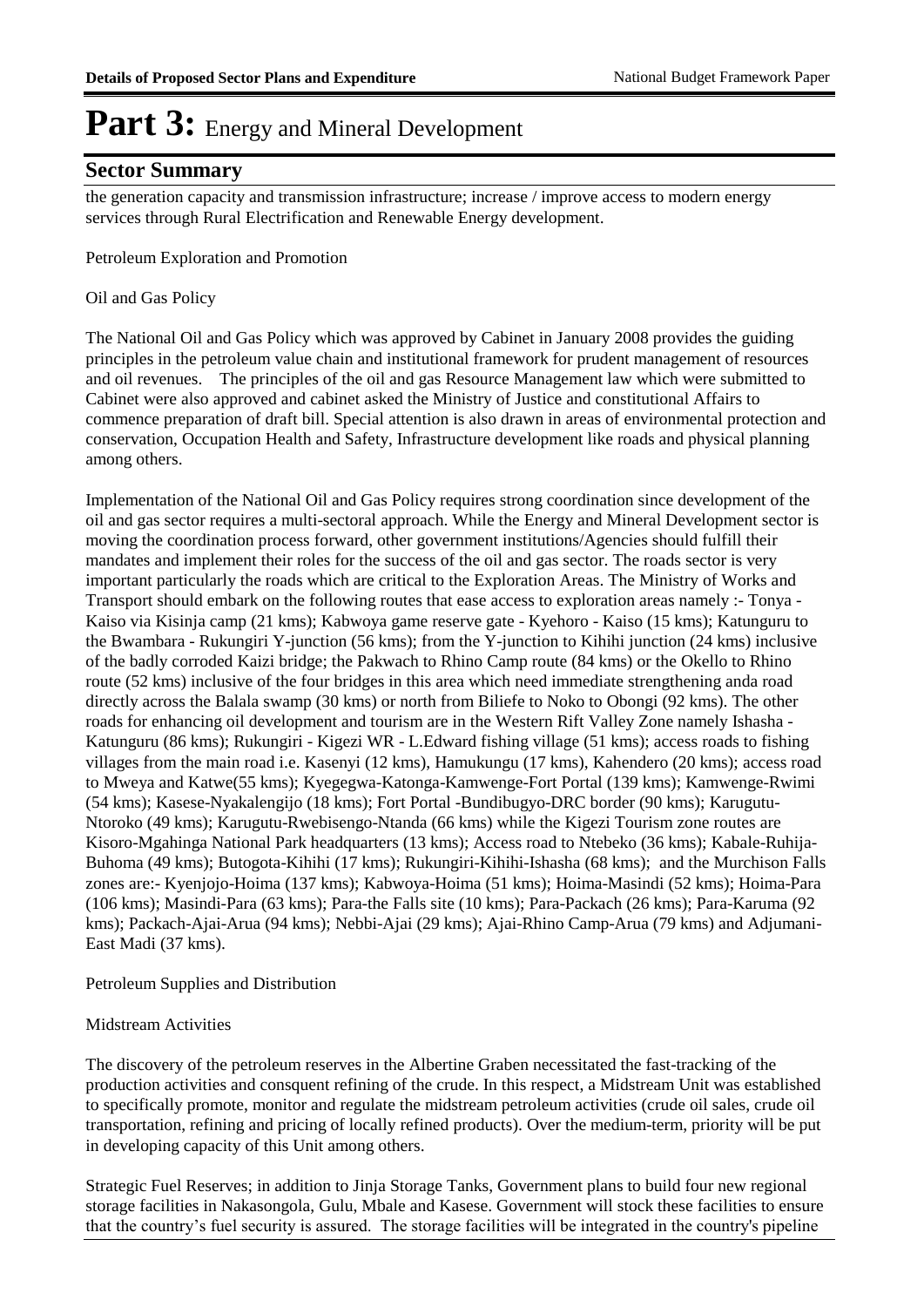### **Sector Summary**

network with the intention of linking them to Albertine Graben oil fields in western Uganda.

Mineral Exploration, Development & Production

Government will continue to acquire, process and disseminate geo-information as well as aggressively sensitize the public on the key area of sustainable mineral exploitation. Establishment of reliable information systems to process, analyze, preserve, retrieve and real-time dissemination of the geoinformation is also essential. The use of internet/intranet and dissemination of geo-information via web is the way to go. In addition, establishment of regional offices and staffing will be implemented so as services are brought nearer to the people. More training of staff to Masters Degree level will continue.

|                                             | Table S2.4: Specific 2010/11 Actions and Medium Term Strategy to Improve Sector Performance |                           |             |
|---------------------------------------------|---------------------------------------------------------------------------------------------|---------------------------|-------------|
| $2000/10 \text{ Dlonged } A_{\text{other}}$ | $2000/10$ A of ang br Dege                                                                  | $2010/11$ Dlamed Astiance | $MTC$ $\mu$ |

| 400 <i>7/</i> IV I IAIIIICU AUUUID.                                            | $\mu$ ov $\nu$ lu Aluons dy Del                                                                                                                                                                                  | 2010/11 I Idillicu Actions.                                                                                                                                                                             | $M1$ ou alogy.                                                                     |
|--------------------------------------------------------------------------------|------------------------------------------------------------------------------------------------------------------------------------------------------------------------------------------------------------------|---------------------------------------------------------------------------------------------------------------------------------------------------------------------------------------------------------|------------------------------------------------------------------------------------|
|                                                                                | Sector Performance Issue: Difficulty in accessing development finance by the Private sector                                                                                                                      |                                                                                                                                                                                                         |                                                                                    |
| Vote: 017 Ministry of Energy and Mineral Development                           |                                                                                                                                                                                                                  |                                                                                                                                                                                                         |                                                                                    |
|                                                                                | Vote Function: 03 01 Energy Planning, Management & Infrastructure Dev't                                                                                                                                          |                                                                                                                                                                                                         |                                                                                    |
| Attract/encourage private<br>sector participation.                             | Private sector participation has<br>been promoted especially in<br>the areas of increasing Hydro<br>Power generation capacity eg<br>Bujagali, Bugoye, Mpanga,<br>Ishasha, Buseruka and many<br>other small dams. | - Set up a company (Uganda<br><b>Energy Company) to promote</b><br>and develop funding options<br>for energy projects.                                                                                  | - Support the Uganda Energy<br>Company to promote<br>investment in energy busines. |
|                                                                                | Vote Function: 03 02 Large Hydro power infrastructure (Energy Fund)                                                                                                                                              |                                                                                                                                                                                                         |                                                                                    |
| <b>Attract Development Finance</b>                                             | More efforts have been geared<br>towards Attraction of<br>Development Finance<br>espcially through the PPP<br>arrangement to build big dams<br>such as Karuma, Ayago,<br>Isimba                                  | <b>Build the Energy Investment</b><br>fund to provide government<br>equity in partnership with the<br>private sector.                                                                                   | <b>Energy Fund utilised in</b><br>partnership with the Private<br>sector.          |
| - Fasttrack the study and the<br>development of large hydro<br>power projects. | Feasibilty study for Karuma<br>(700MW) and Isimba<br>(100MW) in Progress which<br>will lead to the proper deisgn<br>and construction of the dams                                                                 | - Continue supervising the<br>development of Bujagali<br>hydro power project<br>-Achieve finacial closure for<br><b>Karuma Power Project</b><br>-Package Isimba Power<br><b>Project for development</b> | Undertake the development of<br>Karuma and other hydro<br>power projects.          |
|                                                                                | Sector Performance Issue: High electricity generation costs and energy loss levels                                                                                                                               |                                                                                                                                                                                                         |                                                                                    |
| Vote: 017 Ministry of Energy and Mineral Development                           |                                                                                                                                                                                                                  |                                                                                                                                                                                                         |                                                                                    |
|                                                                                | Vote Function: 03 02 Large Hydro power infrastructure (Energy Fund)                                                                                                                                              |                                                                                                                                                                                                         |                                                                                    |
| - Compensate for land<br>acquisition for new power<br>projects.                | Compensate for land<br>acquisition for new power<br>projects shall be after the<br>feasibility studies now in<br>progress.                                                                                       | Compensate land owners for<br>the development of<br>transmission lines                                                                                                                                  | Undertake construction of<br>power transmission and<br>distribution infrastructure |
| Sector Performance Issue: Inadequate Fuel Reserves                             |                                                                                                                                                                                                                  |                                                                                                                                                                                                         |                                                                                    |
| Vote: 017 Ministry of Energy and Mineral Development                           |                                                                                                                                                                                                                  |                                                                                                                                                                                                         |                                                                                    |
|                                                                                | Vote Function: 03 04 Petroleum Supply, Infrastructure and Regulation                                                                                                                                             |                                                                                                                                                                                                         |                                                                                    |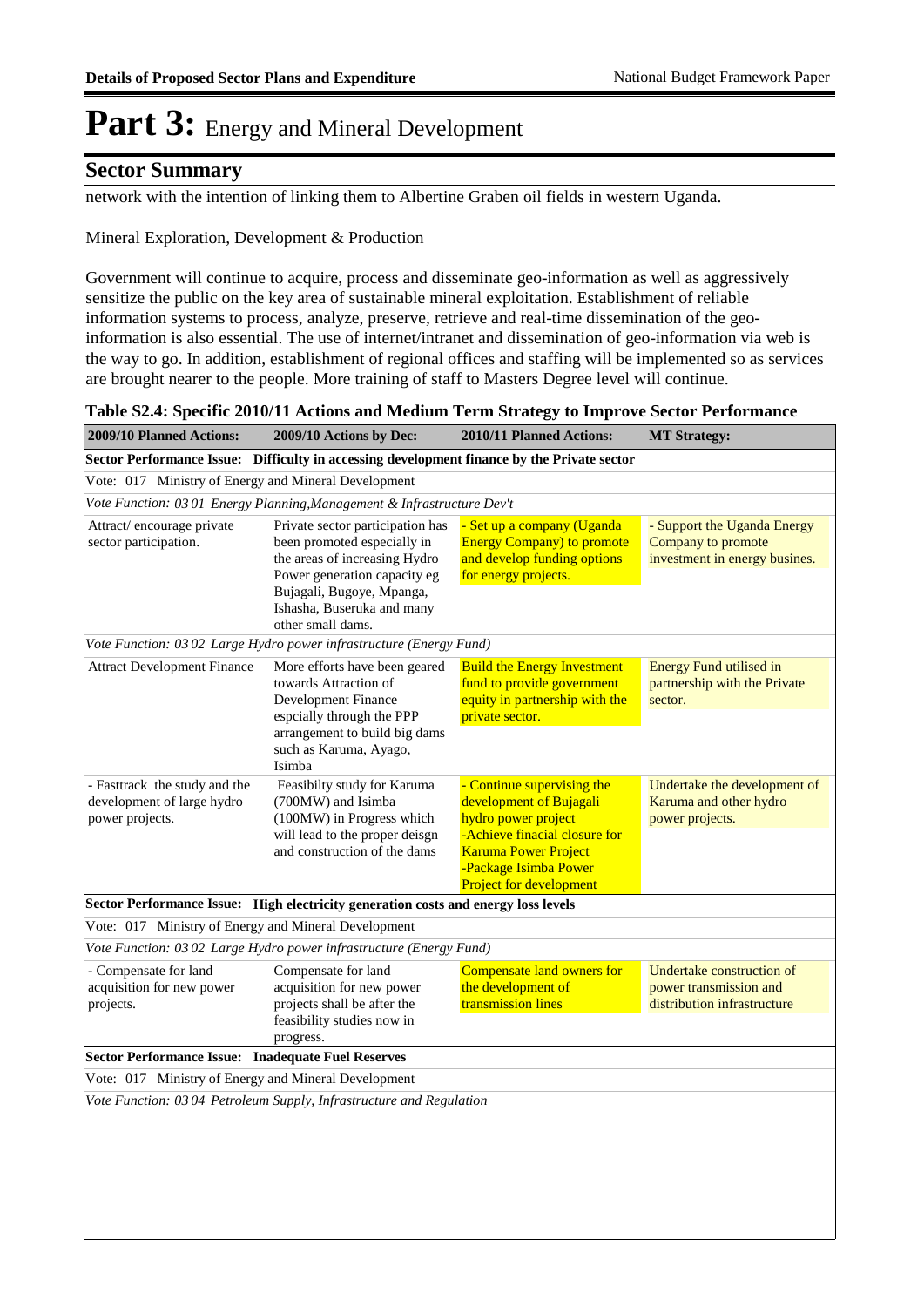### **Sector Summary**

| 2009/10 Planned Actions:                                                                                                                                                                      | 2009/10 Actions by Dec:                                                                                                                                                                                                            | 2010/11 Planned Actions:                                                                                                      | <b>MT Strategy:</b>                                                                                                                                                                                                                                                   |
|-----------------------------------------------------------------------------------------------------------------------------------------------------------------------------------------------|------------------------------------------------------------------------------------------------------------------------------------------------------------------------------------------------------------------------------------|-------------------------------------------------------------------------------------------------------------------------------|-----------------------------------------------------------------------------------------------------------------------------------------------------------------------------------------------------------------------------------------------------------------------|
| - Kenya-Uganda oil pipeline<br>construction commences<br>-Reactivate the southern route                                                                                                       | -RAP and Compensation for<br>Land to pave way for the<br>Kenya-Uganda oil pipeline<br>construction yet to start<br>-Reactivation of the southern<br>route is underway after<br>assessment of the cost of<br>transportation         | - Continue dialogue with<br><b>Government of Kenya</b><br>- Expedite the development of<br>the Kenya - Uganda Oil<br>Pipeline | - Complete and commission<br>the Kenya-Uganda oil pipeline.<br>- Work out modalities for<br>using the southern route<br>- Develop and stock the fuel<br>reserves and connect them to<br>the pipeline network.<br>- Develop and utilise national<br>strategic reserves |
| Present a budgetary request<br>for restocking                                                                                                                                                 | Presented a budgetary request<br>MoFPED for refurbishing,<br>construction and stocking<br>4regional reserves.<br>GoU<br>also initiated a procurement<br>process for PPP arrangement<br>with to run the Jinja Storage<br>Tanks(JST) | - Develop regional fuel resrves<br>- Capacity building                                                                        | <b>Continued Restocking</b><br>Capacity building                                                                                                                                                                                                                      |
|                                                                                                                                                                                               | Sector Performance Issue: Low access to modern energy services                                                                                                                                                                     |                                                                                                                               |                                                                                                                                                                                                                                                                       |
| Vote: 017 Ministry of Energy and Mineral Development                                                                                                                                          |                                                                                                                                                                                                                                    |                                                                                                                               |                                                                                                                                                                                                                                                                       |
|                                                                                                                                                                                               | Vote Function: 03 03 Petroleum Exploration, Development & Production                                                                                                                                                               |                                                                                                                               |                                                                                                                                                                                                                                                                       |
| Strengthen institutional<br>capacity for the oil and gas<br>sector                                                                                                                            | <b>Technical Staff retrained</b><br>including some MPs who<br>attended the confrerences on<br>oil and Gas in India and USA                                                                                                         | - Present a case for additional<br>funding with the MoFPED<br>- Source funding from<br>development partners                   | Continued strengthening of<br>the institutional capacity                                                                                                                                                                                                              |
| The commencement of the<br>formulation of the Oil and<br>Gas Resource Management<br>law which will be submitted<br>to Cabinet for approval and<br>thereafter, the drafting of the<br>new law. | Drafting of oil and gas<br>Resource Management bill<br>continued. Two Petroleum<br>Law working group meetings<br>held.                                                                                                             | - Enact the oil and gas<br>resource management Law and<br>the Revenue management Law                                          | Continue the implementation<br>of the oil and gas policy                                                                                                                                                                                                              |

### *S3 Proposed Budget Allocations for 2010/11 and the Medium Term*

*This section sets out the proposed sector budget allocations for 2010/11 and the medium term, including major areas of expenditures and any notable changes in allocations.* 

#### **Table S3.1: Past Expenditure and Medium Term Projections by Vote Function**

|                                                         |                    | 2009/10                |                            | <b>MTEF Budget Projections</b> |         |         |
|---------------------------------------------------------|--------------------|------------------------|----------------------------|--------------------------------|---------|---------|
|                                                         | 2008/09<br>Outturn | Appr.<br><b>Budget</b> | Spent by<br><b>End Dec</b> | 2010/11                        | 2011/12 | 2012/13 |
| Vote: 017 Ministry of Energy and Mineral Development    |                    |                        |                            |                                |         |         |
| 0301 Energy Planning, Management & Infrastructure Dev't | N/A                | 466.067                | N/A                        | 446.675                        | 434.816 | 193.520 |
| 0302 Large Hydro power infrastructure (Energy Fund)     | 109.280            | 191.280                | 0.000                      | 3.320                          | 191.280 | 208.083 |
| 0303 Petroleum Exploration, Development & Production    | N/A                | 15.546                 | N/A                        | 19.498                         | 26.054  | 131.191 |
| 0304 Petroleum Supply, Infrastructure and Regulation    | 0.653              | 0.938                  | 0.330                      | 0.938                          | 1.135   | 1.927   |
| 0305 Mineral Exploration, Development & Production      | N/A                | 23.856                 | N/A                        | 10.786                         | 16.051  | 1.823   |
| 0349 Policy, Planning and Support Services              | 1.100              | 1.244                  | 0.420                      | 1.243                          | 1.663   | 2.377   |
| <b>Total for Vote:</b>                                  | N/A                | 698.931                | N/A                        | 482.460                        | 670.999 | 538.922 |
| <b>Total for Sector:</b>                                | N/A                | 698.931                | N/A                        | 482.460                        | 670.999 | 538.922 |

*\* Excluding Taxes and Arrears*

#### **(i) The Total Budget over the Medium Term**

In the FY 2010/11, the overall budgetary allocations to the Sector is UGX 499.167 Bn, of which UGX 1.88 Bn is Wage Recurrent, UGX 6.17 Bn is Non Wage Recurrent , UGX 133.96 Bn is Domestic Development, while UGX 340.45 Bn is donor development funding. It is therefore important to note that the budgetary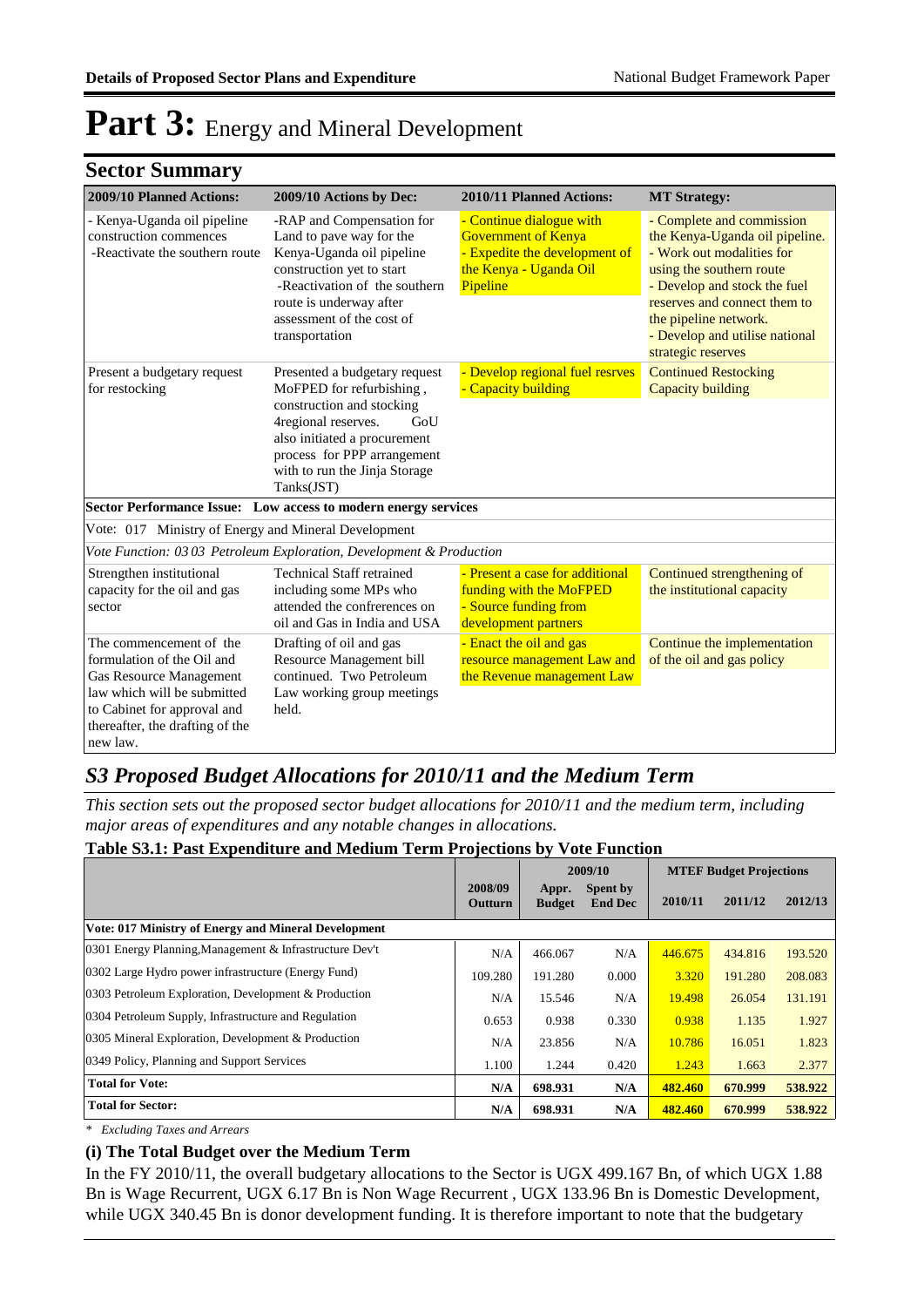### **Sector Summary**

allocations for wage remained the same as for the FY 2009/10, while the non-wage recurrent component increased by UGX 3 Bn.

#### **(ii) The major expenditure allocations in the sector**

The vote function for Energy Planning, Management and Infrastructure Development has the largest budgetary allocation within the sector amounting to UGX 446.67 Billion which is 93% of the total sector budget. This is followed by the vote function for the Petroleum Exploration, Development & Production with UGX 19.48 Billion which represents a share of 4% percent of the total sector budget. The other vote functions have the balance shared amongst themselves.

#### **(iii) The major planned changes in resource allocations within the sector**

The total sector budgetary ceiling for the FY 2010/11 is UGX 482.46 bn compared to UGX 698.93 bn for the FY 2009/10, this reduction is due to the non allocation to the Energy Investment Fund and Mputa Interconnection project, which contributed approximately 60 percent of Government allocation to the sector. The wage and non-wage recurrent budgets have remained the same as for the FY 2009/10 allocations. Over the Medium term, there is no provision for the Energy Investment Fund. This is a critical ommission, especially given the development in Karuma power project. Major reallocations from last financial year, in addition to justifications and the impact this will have on performance are reflected in the table below:

| Proposed changes in 2010/11 Allocations and<br>Outputs from those planned for in 2009/10:                               | <b>Justification for proposed Changes in Expenditure and Outputs</b>               |  |  |  |
|-------------------------------------------------------------------------------------------------------------------------|------------------------------------------------------------------------------------|--|--|--|
| Vote: 017 Ministry of Energy and Mineral Development                                                                    |                                                                                    |  |  |  |
| Vote Function:0353 Energy Planning, Management & Infrastructure Dev't                                                   |                                                                                    |  |  |  |
| 03 01 53 Cross Sector Transfers for ERT (Other Components)<br>Output:                                                   |                                                                                    |  |  |  |
| <b>Change in Allocation (UShs Bn)</b>                                                                                   | 45.408 This amount will be transferred to other government institutions            |  |  |  |
| Transfers to other implementing agencies for scaling                                                                    | implimenting ERT phase 2                                                           |  |  |  |
| up ERT <sub>2</sub>                                                                                                     |                                                                                    |  |  |  |
| Vote Function:0372 Petroleum Exploration, Development & Production                                                      |                                                                                    |  |  |  |
| 03 03 72 Government Buildings and Administrative Infrastructure<br>Output:                                              |                                                                                    |  |  |  |
| Change in Allocation (UShs Bn)                                                                                          | 10.526 The donor development budget under which the item was budgeted for          |  |  |  |
| Completion of the construction of the Administration                                                                    | during FY2009/10 was not approved. This amount was reversed and it is              |  |  |  |
| block and Laboratory buildings.                                                                                         | put under unfunded priorities. This amount is the cost of building office          |  |  |  |
|                                                                                                                         | accommodation and laboratory space under the oil and gas policy<br>implementation  |  |  |  |
| This provision is not in the MTEF allocation. It was<br>tool error.                                                     |                                                                                    |  |  |  |
|                                                                                                                         |                                                                                    |  |  |  |
| Vote Function:0304 Petroleum Exploration, Development & Production<br>03 03 04 Monitoring Upstream petroleum activities |                                                                                    |  |  |  |
| Output:<br><b>Change in Allocation (UShs Bn)</b>                                                                        | $2.234$ This increased allocation is in view of the new discovery wells being made |  |  |  |
| Extended well flow test to commence during                                                                              | in the sector. In addition, it is planned that extended well flow test will be     |  |  |  |
| FY2010/11                                                                                                               | undertaken.                                                                        |  |  |  |
| Vote Function:0305 Energy Planning, Management & Infrastructure Dev't                                                   |                                                                                    |  |  |  |
| 03 01 05 Atomic Energy Promotion and Coordination<br>Output:                                                            |                                                                                    |  |  |  |
| Change in Allocation (UShs Bn)                                                                                          | 1.000 Monitoring and regulation of Atomic energy application and use will be       |  |  |  |
| The operations of the Atomic Energy Council,                                                                            | stepped up                                                                         |  |  |  |
| especially increased monitoring of the applications of                                                                  |                                                                                    |  |  |  |
| atomic energy will be undertaken                                                                                        |                                                                                    |  |  |  |
| Vote Function:0303 Energy Planning, Management & Infrastructure Dev't                                                   |                                                                                    |  |  |  |
| 03 01 03 Renewable Energy Promotion<br>Output:                                                                          |                                                                                    |  |  |  |
| Change in Allocation (UShs Bn)                                                                                          | -1.712 The donor component of this output is scheduled to close at the end of FY   |  |  |  |
| It is hoped that this output will be achieved under                                                                     | 2010/11. The output is planned to be achieved under the framework of ERT           |  |  |  |
| ERT <sub>2</sub>                                                                                                        | 2.                                                                                 |  |  |  |
| Vote Function:0302 Mineral Exploration, Development & Production                                                        |                                                                                    |  |  |  |
| 03 05 02 Institutional capacity for the mineral sector<br>Output:                                                       |                                                                                    |  |  |  |
| <b>Change in Allocation (UShs Bn)</b>                                                                                   | -1.854 The capcity development was largely being undertaken using donor            |  |  |  |
| The Instutional capacity development was largely                                                                        | development funding. This funding will be closing.                                 |  |  |  |
|                                                                                                                         |                                                                                    |  |  |  |

#### **Table S3.2: Major Changes in Sector Resource Allocation**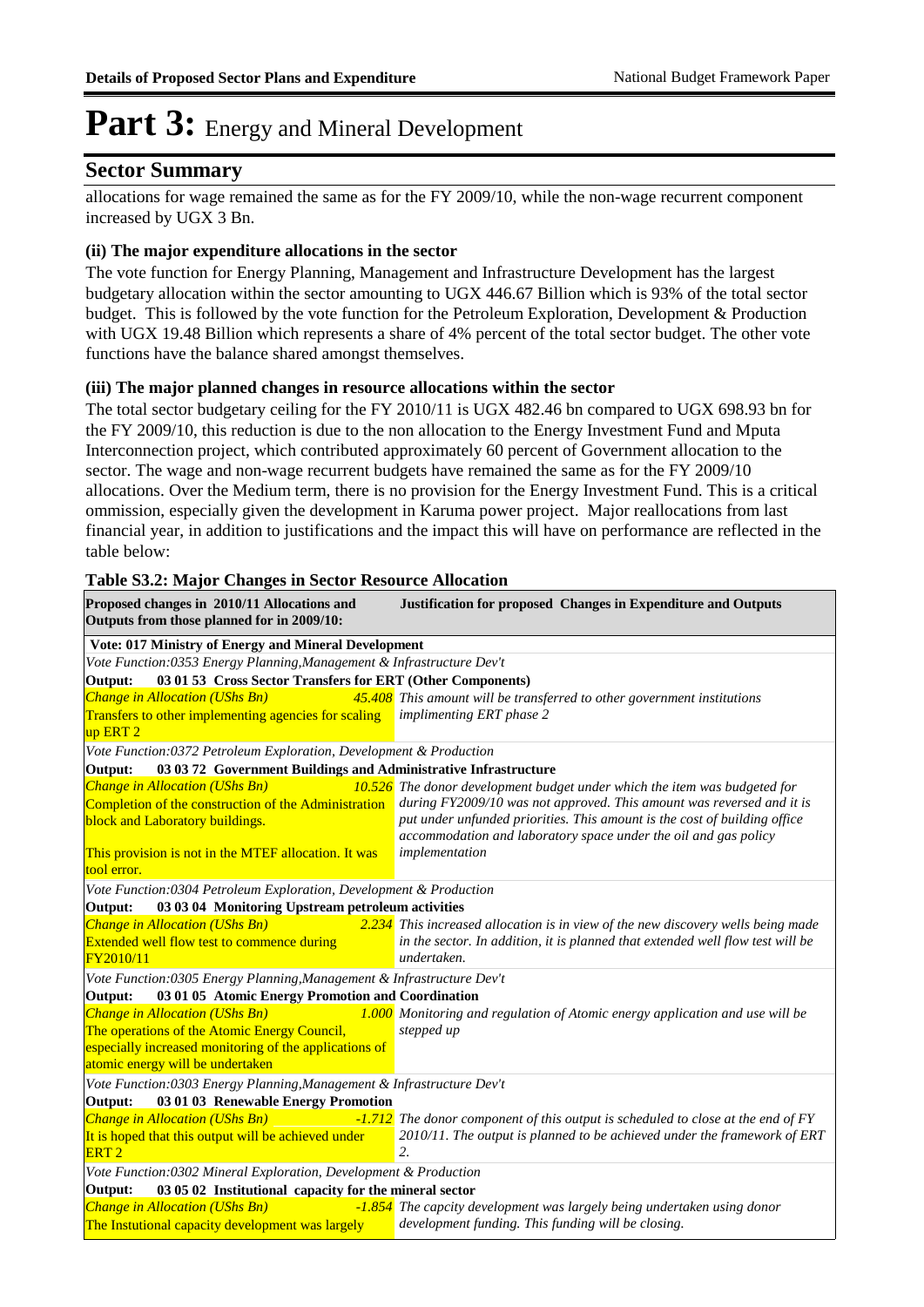| <b>Sector Summary</b>                                                                                                                    |                                                                                                                                                                                                                                                               |
|------------------------------------------------------------------------------------------------------------------------------------------|---------------------------------------------------------------------------------------------------------------------------------------------------------------------------------------------------------------------------------------------------------------|
| Proposed changes in 2010/11 Allocations and<br>Outputs from those planned for in 2009/10:                                                | Justification for proposed Changes in Expenditure and Outputs                                                                                                                                                                                                 |
| undertaken using donor funding, in the medium term<br>this funding is decreasing.                                                        |                                                                                                                                                                                                                                                               |
| Vote Function:0372 Energy Planning, Management & Infrastructure Dev't                                                                    |                                                                                                                                                                                                                                                               |
| Output:<br>03 01 72 Government Buildings and Administrative Infrastructure                                                               |                                                                                                                                                                                                                                                               |
| Change in Allocation (UShs Bn)<br>The cost of the Feasibility studies for Karuma has<br>already been provided for during the FY 2009/10. | -2.995 The cost of the Feasibility studies for Karuma has already been provided<br>for during the FY 2009/10                                                                                                                                                  |
| Vote Function:0375 Petroleum Exploration, Development & Production                                                                       |                                                                                                                                                                                                                                                               |
| 03 03 75 Purchase of Motor Vehicles and Other Transport Equipment<br>Output:                                                             |                                                                                                                                                                                                                                                               |
| Change in Allocation (UShs Bn)<br>The donor funding of UGX 10 Billion was erroneous.                                                     | -10.450 This was an error in the tool. This has since been corrected.                                                                                                                                                                                         |
| Vote Function:0372 Large Hydro power infrastructure (Energy Fund)                                                                        |                                                                                                                                                                                                                                                               |
| 03 02 72 Government Buildings and Administrative Infrastructure<br>Output:                                                               |                                                                                                                                                                                                                                                               |
| Change in Allocation (UShs Bn)<br>The cost of the Feasibility studies for Karuma has<br>already been provided for during the FY 2009/10  | -11.680 The cost of the feasibility study for Karuma has already been provided for<br>during the FY2009/10                                                                                                                                                    |
| Vote Function: 0303 Mineral Exploration, Development & Production                                                                        |                                                                                                                                                                                                                                                               |
| Output:                                                                                                                                  | 03 05 03 Mineral Exploration, development, production and value-addition promoted                                                                                                                                                                             |
| Change in Allocation (UShs Bn)                                                                                                           | -12.030 This output has largely been achieved. The funding was largly donor                                                                                                                                                                                   |
| This output has largely been achieved, the funding<br>was largely donor development.                                                     | development.                                                                                                                                                                                                                                                  |
|                                                                                                                                          | - However, the Airborne data requires interpretation and desssimination to<br>investors, More geochemical & seisimic surveys, digitalising all survey<br>maps equipment and promtion of the minerals to potential investors. This<br>funding gap still exists |
| Vote Function:0352 Energy Planning, Management & Infrastructure Dev't                                                                    |                                                                                                                                                                                                                                                               |
| 03 01 52 Thermal and Small Hydro Power Generation (UETCL)<br>Output:                                                                     |                                                                                                                                                                                                                                                               |
| <b>Change in Allocation (UShs Bn)</b>                                                                                                    | <b>1997</b> -21.133 Cheaper sources of energy from renewables and HFO are planned to                                                                                                                                                                          |
| The change will not reduce the energy supply, rather<br>it is planned that cheaper energy options will come                              | replace the expensive diesel fuel.                                                                                                                                                                                                                            |
| on board especially from renewables and HFO                                                                                              |                                                                                                                                                                                                                                                               |
| Vote Function:0304 Energy Planning, Management & Infrastructure Dev't<br>03 01 04 Increased Rural Electrification<br>Output:             |                                                                                                                                                                                                                                                               |
| Change in Allocation (UShs Bn)                                                                                                           | -38.998 The donor component is expected to reduce. This call for increased                                                                                                                                                                                    |
| The reduction is largely donor contribution.                                                                                             | government budgetory allocation to this output                                                                                                                                                                                                                |
| However, it is hoped that government allocation will                                                                                     |                                                                                                                                                                                                                                                               |
| be increased for the achievement of this output                                                                                          |                                                                                                                                                                                                                                                               |
| Vote Function:0351 Large Hydro power infrastructure (Energy Fund)                                                                        |                                                                                                                                                                                                                                                               |
| Output:<br>03 02 51 Increased power generation - Largescale Hydro-electric                                                               |                                                                                                                                                                                                                                                               |
| Change in Allocation (UShs Bn)<br>No provision for the Energy Investment Fund for the<br><b>MTEF</b> period                              | -176.280 There is no provision for the Energy Investment Fund for the MTEF period                                                                                                                                                                             |
|                                                                                                                                          |                                                                                                                                                                                                                                                               |

*\* Excluding Taxes and Arrears*

### *S4: Sector Challenges for 2010/11 and the Medium Term*

*This section sets out key outputs in 2010/11 and the medium term which the sector has been unable to fund in its spending plans.*

Challenges in the Energy Sector

High costs of power generation remains a major challenge to the sector.

The fluctuating / unpredictable international oil prices have a heavy impact on the power tariff. This is a cardinal issue which, for the time being, should be addressed through frugal and efficient use of the available electricity.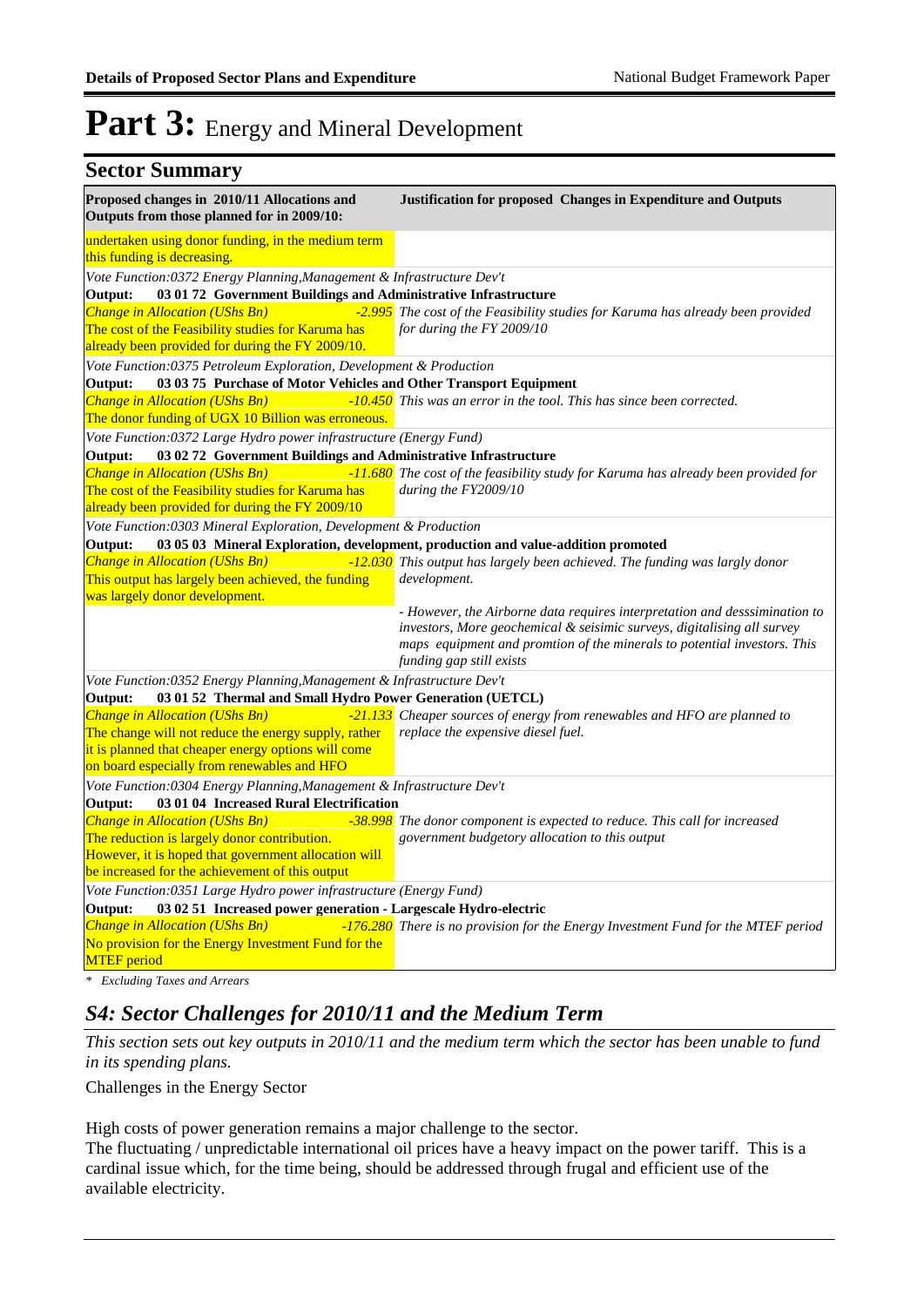### **Sector Summary**

Power system losses both technical and commercial are another challenge to the sector. Currently, the losses stand at about 35 percent. The technical losses are being addressed through rehabilitation and refurbishment of the distribution line network. However the commercial losses which are primarily caused by power thefts pose the biggest threat to the electricity industry in the country.

Over the years there has been poor regulation of atomic energy applications in the country, this has been mainly due to insufficient funding.

Challenges in the Petroleum Exploration and Development

The increase in operations for the oil companies are overstretching the existing manpower to the extent of undermining the efficient delivery of results. However, efforts are underway to expand PEPD but the expansion will be limited by the available office accommodation as well as manpower.

Implementation of the National Oil and Gas Policy requires strong coordination since the development of the oil and gas infrastructure and institutions requires a multi-sectoral approach. While the Ministry of Energy and Mineral Development is spearheading the coordination process forward other government institutions have serious human and financial constraints to implement their roles. Special attention is needed in areas of environmental protection and conservation, Occupation Health and Safety, Infrastructure Development like roads and Physical planning among others.

Challenges in the petroleum supply chain

The over reliance on the Kenyan route sometimes pauses a big challenge to the entity.The Tanzanian route, however, has not been in use for a long time and oil companies are reluctant to use it due to its limited infrastructure facilities and also being more expensive. The main challenge remains putting in place the necessary modalities to ensure that the southern route remains active.

Access to Development Finance; the sector has largely been faced with a slow process of leveraging private financing by Development Finance Institutions (DFIs). While government welcomed private sector investments to provide the necessary financing for electricity supply, the DFIs carry out time consuming project reviews which usually delay the projects and may totally derail their implementation.

The delay by Development Partners(Donors) in meeting their obligations sometimes delays the process of project implementation due to unnecessary conditionalities.

| <b>Additional Requirements for Funding and</b><br>Outputs in 2010/11                                                       | <b>Justification of Requirement for Additional Outputs and Funding</b>                                                                                                                                                                                                                                                             |
|----------------------------------------------------------------------------------------------------------------------------|------------------------------------------------------------------------------------------------------------------------------------------------------------------------------------------------------------------------------------------------------------------------------------------------------------------------------------|
| Vote Function:0353 Energy Planning, Management & Infrastructure Dev't                                                      |                                                                                                                                                                                                                                                                                                                                    |
| 0301 53 Cross Sector Transfers for ERT (Other Components)<br>Output:                                                       |                                                                                                                                                                                                                                                                                                                                    |
| <b>Funding Requirement (UShs Bn):</b>                                                                                      | <b>1.000</b> The Atomic Energy Council is already operating. There needs to be a                                                                                                                                                                                                                                                   |
| training, operations of the Atomic Energy Council,<br>and the Nuclear Energy Unit                                          | Salary payment of nine (9) newly recruited staff, staff provision for staff salaries, training and operations of the Atomic Energy<br>Council and the Nuclear Energy Unit                                                                                                                                                          |
| Vote Function:0301 Petroleum Supply, Infrastructure and Regulation                                                         |                                                                                                                                                                                                                                                                                                                                    |
| 0304 01 Petroleum Policy Development, Regulation and Monitoring<br>Output:                                                 |                                                                                                                                                                                                                                                                                                                                    |
| <b>Funding Requirement (UShs Bn):</b><br>10 technical staff members trained in midstream and<br>downstream related courses | <b>0.650</b> This activity is in line Objective 8 of NDP under Oil and Gas sector. PSD<br>is newly established Department, new staff have been recruited and need<br>specialized training in downstream related field to handle the activities of<br>the sector effectively. The staff of the mid stream unit require training the |
|                                                                                                                            | field of midstream                                                                                                                                                                                                                                                                                                                 |
| Output:<br>0304 02 Management and Monitoring of petroleum supply Industry                                                  |                                                                                                                                                                                                                                                                                                                                    |

#### **Table S4.1: Additional Output Funding Requests**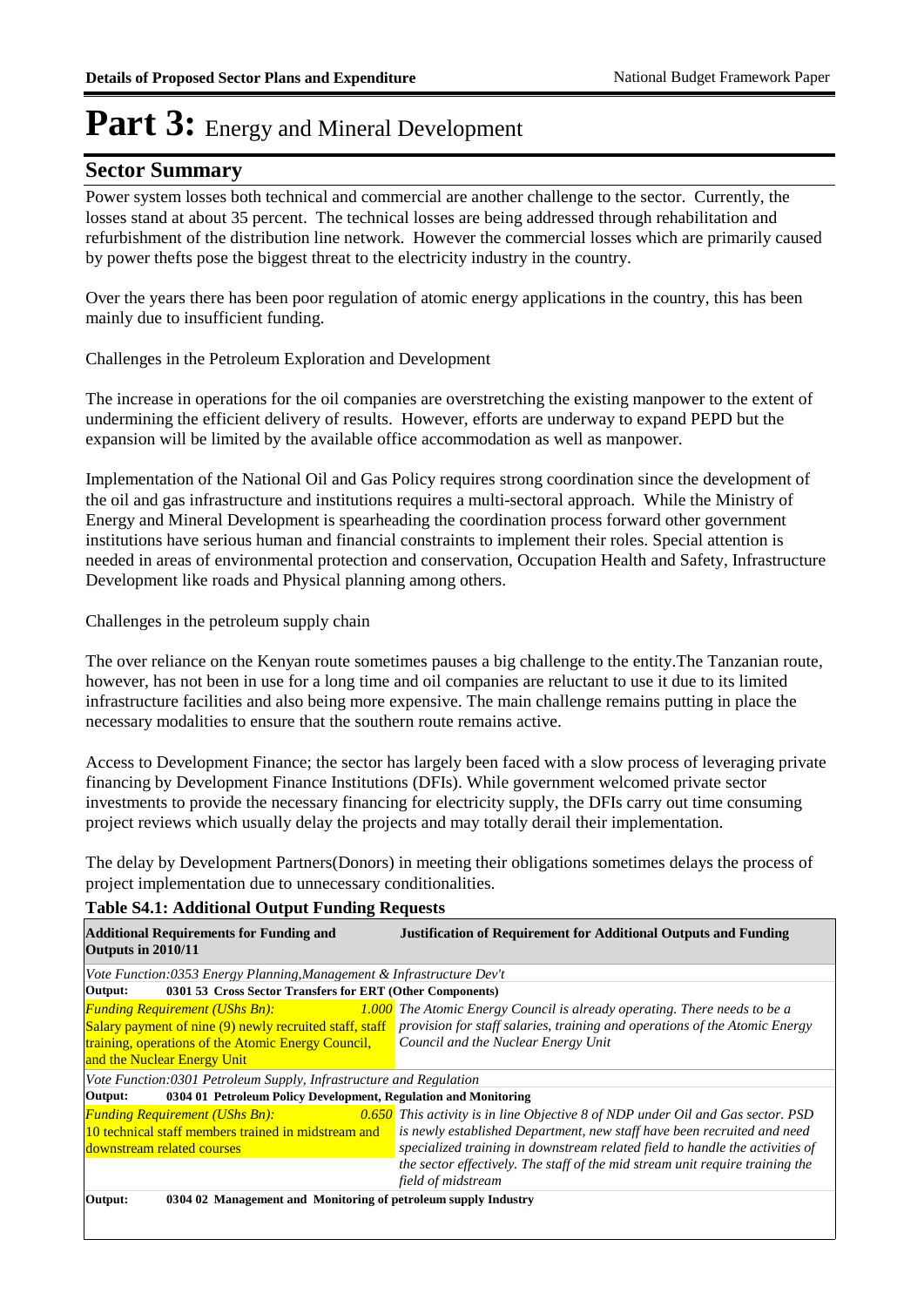#### **Sector Summary Additional Requirements for Funding and Justification of Requirement for Additional Outputs and Funding Outputs in 2010/11 Funding Requirement (UShs Bn):** - Supervision of payments of project affected persons - Supervision of construction works - Joint co-ordination meeting financing *This activity is in line with objective 7 of NDP. The project in this financial year will be in development phase .The current ceiling can not finance the outlined activities.* **Output: 0304 03 Maintainance of National Petroleum Information System** *Funding Requirement (UShs Bn): 0.150* Development of NPIS Subscription to at least one international journal e.g PLATTS *This is in line with objective 6. The current allocation can not develop and subscribe to PLATTS. To effectively monitor the oil companies there is need to have a strong database. Vote Function:0305 Mineral Exploration, Development & Production* **Output: 0305 05 Licencing and inspection** *Funding Requirement (UShs Bn): 0.800* This is for increased field inspection, seismology equipment and operations; and staff development *Additional resources are essential to enhanced generation of Non-tax revenue.*

### *S5: Details of Key Vote Function Outputs Planned for 2009/10*

*This table below sets out the key outputs under every vote function achieved in the first half of 2009/10 and planned for 2010/11.*

#### **Table S5.1: Past and 2010/11 Planned Outputs from Sector Expenditures**

| Vote, Vote Function<br><b>Key Output</b>                                                    | <b>Approved Budget and</b><br><b>Planned outputs</b>                                                                                                                                                              | 2009/10 | <b>Spending and Outputs</b><br><b>Achieved by End Dec</b>                                                                                                                                                                                         |       | 2010/11<br><b>Proposed Budget and</b><br><b>Planned Outputs</b>                                                                                                                 |       |
|---------------------------------------------------------------------------------------------|-------------------------------------------------------------------------------------------------------------------------------------------------------------------------------------------------------------------|---------|---------------------------------------------------------------------------------------------------------------------------------------------------------------------------------------------------------------------------------------------------|-------|---------------------------------------------------------------------------------------------------------------------------------------------------------------------------------|-------|
| Vote: 017 Ministry of Energy and Mineral Development                                        |                                                                                                                                                                                                                   |         |                                                                                                                                                                                                                                                   |       |                                                                                                                                                                                 |       |
| Vote Function: 0301 Energy Planning, Management & Infrastructure Dev't                      |                                                                                                                                                                                                                   |         |                                                                                                                                                                                                                                                   |       |                                                                                                                                                                                 |       |
| Output: 030101<br><b>Energy Policy/Plans</b><br>Dissemination, Regulation<br>and Monitoring | Present the Energy efficiency<br><b>Bill to Parliament. Sustainable</b><br>Management Plan for Kalagala<br>in place. ERT11 role out.                                                                              |         | Preparation of the EE Bill in<br>Process. Recruitment of the<br>PCU Staff in Process. Draft<br>Sustainable Management Plan<br>in Place - Principles for the<br><b>Energy Conservation Law</b><br>developed. Development of the<br>PSIP is process |       | <b>Principles for the Energy</b><br><b>Efficiency Bill done, Implement</b><br>the PSIP                                                                                          |       |
| Output Cost: UShs Bn:                                                                       |                                                                                                                                                                                                                   | 1.061   | $UShs Bn$ :                                                                                                                                                                                                                                       | N/A   | <b>UShs Bn:</b>                                                                                                                                                                 | 0.913 |
| <b>Output Cost Excluding Donor UShs Bn:</b>                                                 |                                                                                                                                                                                                                   | 0.294   | $UShs Bn$ :                                                                                                                                                                                                                                       | 0.106 | <b>UShs Bn:</b>                                                                                                                                                                 | 0.913 |
| Output: 030102<br>Energy Efficiency Promotion technics                                      | Promortion of energy efficiency                                                                                                                                                                                   |         | Energy Audits completed in<br>NWSC, 100 Schools&<br>Colleges, 6 Universities, 10<br>Industries, 20 Public Buildings,<br>KCC Street Lighting, 25<br><b>Regional Hospitals</b>                                                                      |       | <b>Energy Audits completed in</b><br>institutions and industries done                                                                                                           |       |
| Output Cost: UShs Bn:                                                                       |                                                                                                                                                                                                                   | 3.203   | $UShs Bn$ :                                                                                                                                                                                                                                       | N/A   | <b>UShs Bn:</b>                                                                                                                                                                 | 2.572 |
| Output Cost Excluding Donor UShs Bn:                                                        |                                                                                                                                                                                                                   | 0.382   | $UShs Bn$ :                                                                                                                                                                                                                                       | 0.138 | <b>UShs Bn:</b>                                                                                                                                                                 | 2.572 |
| Output: 030103                                                                              | Disseminate 200,000 household<br>Renewable Energy Promotion stoves, 200 institutional stoves,<br>200 solar PV and 100 solar<br>water heaters. Development of<br>pico and micro hydropower<br>generation projects. |         | -Renewable Energy System<br>promoted especially 40 solar<br>home systems and<br>50,000improved household and<br>38 institutional stoves<br>disseminated. -360 Solar<br>Home Systems, 35SMEs and 17<br><b>Institutional Solar Systems</b>          |       | Disseminate 200,000 household<br>stoves, 200 institutional stoves,<br>200 solar PV and 100 solar<br>water heaters. Develop pico and<br>micro hydropower generation<br>projects. |       |
| Output Cost: UShs Bn:                                                                       |                                                                                                                                                                                                                   | 2.299   | $UShs Bn$ :                                                                                                                                                                                                                                       | N/A   | <b>UShs Bn:</b>                                                                                                                                                                 | 0.587 |
| <b>Output Cost Excluding Donor UShs Bn:</b>                                                 |                                                                                                                                                                                                                   | 0.367   | $UShs Bn$ :                                                                                                                                                                                                                                       | 0.128 | <b>UShs Bn:</b>                                                                                                                                                                 | 0.587 |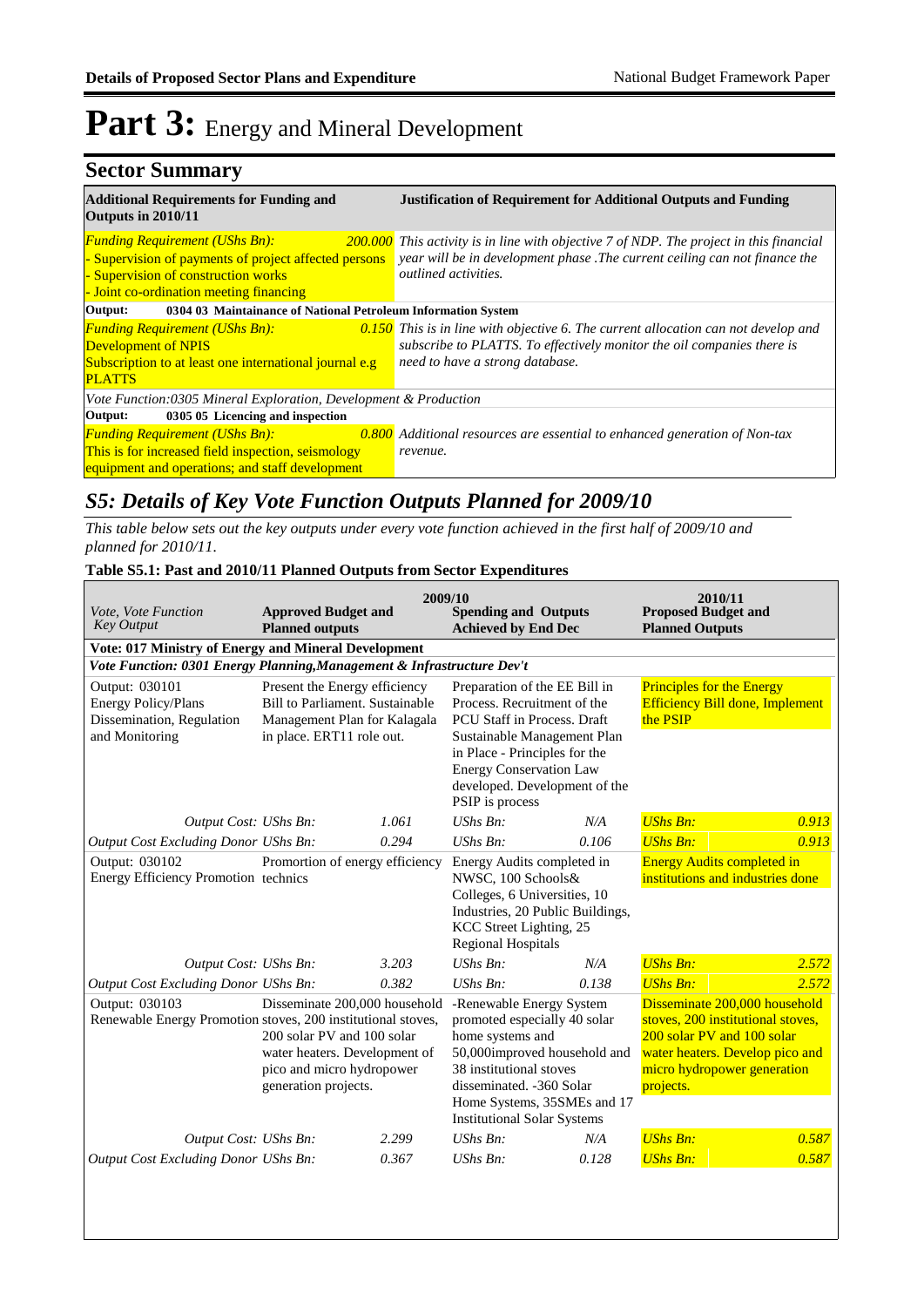| 2009/10<br>2010/11                                                                                                                      |                                                                                                                                                                                                                                                                                  |                    |                                                                                                                                                                                                                                                                       |                 |                                                                                                                                                                                                                                             |                            |  |
|-----------------------------------------------------------------------------------------------------------------------------------------|----------------------------------------------------------------------------------------------------------------------------------------------------------------------------------------------------------------------------------------------------------------------------------|--------------------|-----------------------------------------------------------------------------------------------------------------------------------------------------------------------------------------------------------------------------------------------------------------------|-----------------|---------------------------------------------------------------------------------------------------------------------------------------------------------------------------------------------------------------------------------------------|----------------------------|--|
| Vote, Vote Function<br><b>Key Output</b>                                                                                                | <b>Approved Budget and</b><br><b>Planned outputs</b>                                                                                                                                                                                                                             |                    | <b>Spending and Outputs</b><br><b>Achieved by End Dec</b>                                                                                                                                                                                                             |                 | <b>Proposed Budget and</b><br><b>Planned Outputs</b>                                                                                                                                                                                        |                            |  |
| Output: 030104<br><b>Increased Rural</b><br>Electrification                                                                             | Electrification of district<br>headquaters of Moyo, Adjuman. 33kV power line done. -<br>Complete construction of<br>Corner Kilak- Pader- Abim<br>powerline under SIDA 11.<br>Soroti-Katakwi, Ayer-Kamdini<br>and Bobi-Minakulu schemes to<br>be implimented in the<br>FY2009/10. |                    | - Coner Kilak - Pader - Abim<br>Kawete - Itanda and Bugiri -<br>Iwemba 33 kV power Lines<br>completed. - Consultant for<br>Maziba on ground                                                                                                                           |                 | <b>Electrification of district</b><br>headquaters - ERTII role out.                                                                                                                                                                         |                            |  |
| Output Cost: UShs Bn:                                                                                                                   |                                                                                                                                                                                                                                                                                  | 63.928             | <b>UShs Bn:</b>                                                                                                                                                                                                                                                       | N/A             | <b>UShs Bn:</b>                                                                                                                                                                                                                             | 24.930                     |  |
| Output Cost Excluding Donor UShs Bn:<br>Output: 030105<br><b>Atomic Energy Promotion</b><br>and Coordination                            | Capacity for nuclear power<br>program built-Regulations<br>and codes of conduct required<br>to operationalize the Atomic<br>Energy Act 2008<br>promulgated, National<br>programme for radiological<br>protection workers<br>occupationally exposed to<br>radiation established,  | 18.762             | UShs Bn:<br>- Capacity for nuclear power<br>programme building in process.<br>- Regulations and codes of<br>conduct required to<br>operationalize the Atomic<br>Energy Act 2008<br>Promulgated. - IAEA<br>sponsored technical cooperation<br>projects coordinated.    | 5.920           | <b>UShs Bn:</b><br>Capacity for nuclear power<br>program built, The Atomic<br><b>Energy Act 2008</b><br>operationalised, National<br>programme for radiological<br>protection workers<br>occupationally exposed to<br>radiation implemented | 24.930                     |  |
| Output Cost: UShs Bn:                                                                                                                   |                                                                                                                                                                                                                                                                                  | 0.080              | $UShs Bn$ :                                                                                                                                                                                                                                                           | 0.023           | <b>UShs Bn:</b>                                                                                                                                                                                                                             | 1.080                      |  |
| Output: 030151<br>Membership to IAEA                                                                                                    | Biuld capacity for nuclear<br>programme. Promulugate<br>regulations and codes of<br>conduct required to<br>operationalise the Atomic<br>Energy Act 2008. Establish<br>National programme for<br>radiological protection<br>of<br>workers whose occupations<br>exposed.           |                    | - National programme for<br>radiological protection workers<br>occupationally exposed to<br>radiation established. -<br>Inventory of nuclear and<br>radioactive materials and<br>security categorization of<br>radioactive sources in Uganda<br>updated continuously. |                 | <b>Annual subscription to IAEA</b><br>made                                                                                                                                                                                                  |                            |  |
| Output Cost: UShs Bn:                                                                                                                   |                                                                                                                                                                                                                                                                                  | 0.030              | UShs Bn:                                                                                                                                                                                                                                                              | 0.003           | <b>UShs Bn:</b>                                                                                                                                                                                                                             | 0.030                      |  |
| Output: 030152<br>Thermal and Small Hydro<br>Power Generation (UETCL)                                                                   | A topping plant to produce<br>HFO for electricity generation                                                                                                                                                                                                                     |                    | A gas processing plant to be<br>built at Nzizi field in Kaiso -<br><b>Tonyafor Gas Production</b>                                                                                                                                                                     |                 | <b>Dual Generators to use gas</b><br>crude oil and HFO for<br>electricity generation                                                                                                                                                        |                            |  |
| Output Cost: UShs Bn:                                                                                                                   |                                                                                                                                                                                                                                                                                  | 390.234            | UShs Bn:                                                                                                                                                                                                                                                              | N/A             | <b>UShs Bn:</b>                                                                                                                                                                                                                             | 369.101                    |  |
| Output Cost Excluding Donor UShs Bn:<br>Output: 030153<br>Cross Sector Transfers for<br>ERT (Other Components)<br>Output Cost: UShs Bn: | UCC: 800 PP in 154<br>subcounties, Internet PoPs at<br>district Headquarters, 7 MCTs                                                                                                                                                                                             | 130.000<br>0.000   | UShs Bn:<br>Nil - No expenditure to<br>December 2009.<br>UShs Bn:                                                                                                                                                                                                     | 41.528<br>0.000 | <b>UShs Bn:</b><br><b>UCC: 800 PP in 154</b><br>subcounties, Internet PoPs at<br>district Headquarters, 7 MCTs<br><b>UShs Bn:</b>                                                                                                           | 369.101<br>45.408          |  |
| Output: 030175<br>Purchase of Motor Vehicles<br>and Other Transport<br>Equipment                                                        | Purchase 6 motor vehicles                                                                                                                                                                                                                                                        |                    | Nil - no expenditure by<br>December 2009                                                                                                                                                                                                                              |                 | <b>Purchase 6 Motor vehicles</b>                                                                                                                                                                                                            |                            |  |
| Output Cost: UShs Bn:                                                                                                                   |                                                                                                                                                                                                                                                                                  | 0.400              | UShs Bn:                                                                                                                                                                                                                                                              | 0.000           | <b>UShs Bn:</b>                                                                                                                                                                                                                             | 0.400                      |  |
| <b>Vote Function Cost</b><br>VF Cost Excluding Donor<br>Vote Function: 0302 Large Hydro power infrastructure (Energy Fund)              | <b>UShs Bn:</b><br><b>UShs Bn</b>                                                                                                                                                                                                                                                | 474.067<br>158.315 | <b>UShs Bn:</b><br>UShs Bn                                                                                                                                                                                                                                            | N/A<br>47.845   | <b>UShs Bn:</b><br><b>UShs Bn</b>                                                                                                                                                                                                           | 446.675<br><u> 131.315</u> |  |
| Output: 030251<br>Increased power generation - development of approved<br>Largescale Hydro-electric                                     | Utilise the energy fund for<br>priority generation and<br>transmission projects                                                                                                                                                                                                  |                    | Consultant to do feasibility<br>study for Karuma engaged                                                                                                                                                                                                              |                 | - Complete feasibility study for<br>Karuma - Procure contractor<br>for Karuma                                                                                                                                                               |                            |  |
| Output Cost: UShs Bn:                                                                                                                   |                                                                                                                                                                                                                                                                                  | 176.280            | UShs Bn:                                                                                                                                                                                                                                                              | 0.000           | <b>UShs Bn:</b>                                                                                                                                                                                                                             | 0.000                      |  |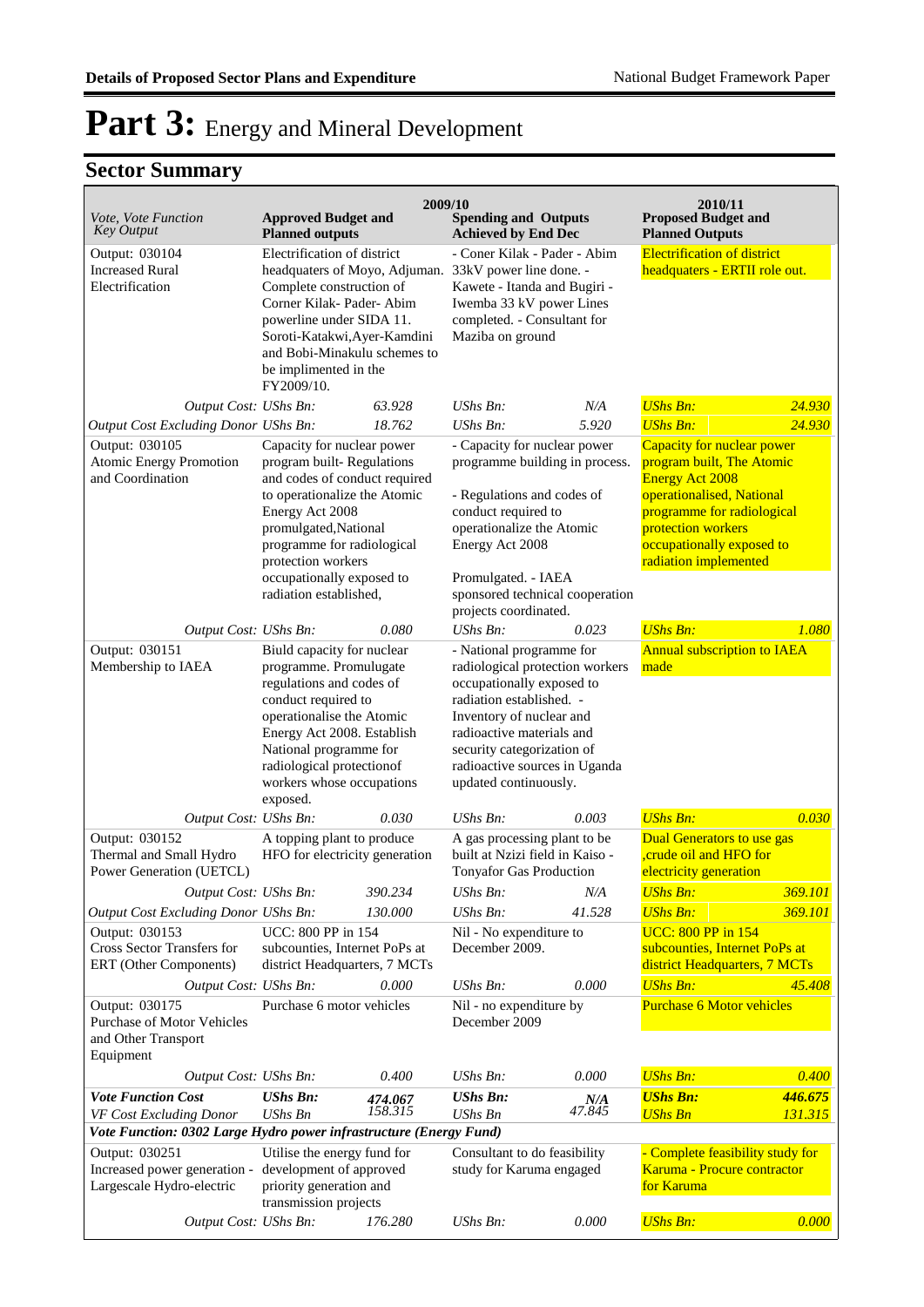| Vote, Vote Function<br><b>Key Output</b>                                                            | <b>Approved Budget and</b><br><b>Planned outputs</b>                                                                                                                                                                                                                                    | 2009/10 | <b>Spending and Outputs</b><br><b>Achieved by End Dec</b>                                                                                                                                                                                                                        |       | 2010/11<br><b>Proposed Budget and</b><br><b>Planned Outputs</b>                                                                                                                                                                                    |       |
|-----------------------------------------------------------------------------------------------------|-----------------------------------------------------------------------------------------------------------------------------------------------------------------------------------------------------------------------------------------------------------------------------------------|---------|----------------------------------------------------------------------------------------------------------------------------------------------------------------------------------------------------------------------------------------------------------------------------------|-------|----------------------------------------------------------------------------------------------------------------------------------------------------------------------------------------------------------------------------------------------------|-------|
| <b>Vote Function Cost</b>                                                                           | <b>UShs Bn:</b>                                                                                                                                                                                                                                                                         | 191.280 | <b>UShs Bn:</b>                                                                                                                                                                                                                                                                  | 0.000 | <b>UShs Bn:</b>                                                                                                                                                                                                                                    | 3.320 |
| Vote Function: 0303 Petroleum Exploration, Development & Production                                 |                                                                                                                                                                                                                                                                                         |         |                                                                                                                                                                                                                                                                                  |       |                                                                                                                                                                                                                                                    |       |
| Output: 030301<br>Promotion of the country's<br>petroleum potential and<br>licensing                | Undertake licensing rounds.<br>Promortional packages and web<br>based materials developed. Four<br>international conferences<br>attended and PSA signed.<br>Acquisition of new and infill<br>geological and geophysical data<br>in Albertine Graben. Acquire<br>200 line km geophysical |         | Analysis and processing of FTG<br>(gravity) data acquired by<br>Tullow Oil in EA1 and EA2,<br>undertaken. Promotional<br>Brochure updated; 200 copies<br>printed. Building of the<br>Departmental Exploration and<br>Production (E&P) database<br>commenced.                     |       | Acquire 200 line km of<br>Geophysical data.<br>Geological and geochemical<br>mapping of 50 sq. km in the<br><b>Albertine Graben. Promotional</b><br>packages updated. Four<br>international conferences<br>attended.                               |       |
| Output Cost: UShs Bn:                                                                               |                                                                                                                                                                                                                                                                                         | 0.370   | $UShs Bn$ :                                                                                                                                                                                                                                                                      | 0.097 | <b>UShs Bn:</b>                                                                                                                                                                                                                                    | 0.814 |
| Output: 030302<br>Initiate and formulate<br>petroleum policy and<br>legislation                     | Petroleum Law formulated,<br>regulations and guidelines<br>developed for upstream activites                                                                                                                                                                                             |         | Principles of the new Petroleum<br>Law approved. Drafting of oil<br>and gas bill continued.                                                                                                                                                                                      |       | <b>Regulations and guidelines for</b><br>the upstream activities<br>developed. Petroleum Law<br><b>Enacted. Revised Model</b><br>PSA put in place.                                                                                                 |       |
| Output Cost: UShs Bn:                                                                               |                                                                                                                                                                                                                                                                                         | 0.140   | $UShs Bn$ :                                                                                                                                                                                                                                                                      | N/A   | <b>UShs Bn:</b>                                                                                                                                                                                                                                    | 0.470 |
| Output Cost Excluding Donor UShs Bn:                                                                |                                                                                                                                                                                                                                                                                         | 0.120   | UShs Bn:                                                                                                                                                                                                                                                                         | 0.027 | <b>UShs Bn:</b>                                                                                                                                                                                                                                    | 0.470 |
| Output: 030303<br>& gas sector                                                                      | National expertise for oil and<br>Capacity Building for the oil gas developed and maintained (<br>20 staff members trained).<br>Creation of new institutions and<br>commencement of production,<br>under the EPS                                                                        |         | Technical Staff retained,<br>Contract Staff Salaries paid;<br>Allowance for Project work<br>paid. Two members of staff<br>commenced Postgraduate<br>studies at Universities of Leeds<br>and Aberdeen.                                                                            |       | National expertise for the oil<br>and gas developed and<br>maintained. Creation of<br>new institutions (The Authority,<br><b>Directorate and National Oil</b><br>Company).                                                                         |       |
| Output Cost: UShs Bn:                                                                               |                                                                                                                                                                                                                                                                                         | 2.797   | $UShs Bn$ :                                                                                                                                                                                                                                                                      | N/A   | <b>UShs Bn:</b>                                                                                                                                                                                                                                    | 3.322 |
| Output Cost Excluding Donor UShs Bn:                                                                |                                                                                                                                                                                                                                                                                         | 2.355   | UShs Bn:                                                                                                                                                                                                                                                                         | 1.893 | <b>UShs Bn:</b>                                                                                                                                                                                                                                    | 3.322 |
| Output: 030304<br>Monitoring Upstream<br>petroleum activities                                       | Drill exploration wells in EA4B<br>and EA5. Drill more appraisal<br>wellsin EA2 and EA3. Acquire<br>more 2D seisimic data in EA3,<br>EA1, EA5 and EA4.<br>Development of and<br>commencement of oil<br>production under the EPS.                                                        |         | Monitor drilling of exploration<br>wells in EA4B and EA5.<br>Monitor drilling of appraisal<br>wells in EA1, EA2 and EA3A.<br>Monitor the acquisition of more<br>seismic data in EA1, EA2,<br>EA4B and EA5. Monitored the<br>drilling of Ngassa-2 appraisal<br>well in EA2.       |       | Drilling of Ngara-1 and<br>Wairindi-1 wells monitored.<br><b>Reviewed documentation for</b><br>approval and consents while on<br>drilling operation. Monitor the<br>development of and<br>commencement of production<br>of power from gas and EWT. |       |
| Output Cost: UShs Bn:                                                                               |                                                                                                                                                                                                                                                                                         | 0.714   | UShs Bn:                                                                                                                                                                                                                                                                         | N/A   | <b>UShs Bn:</b>                                                                                                                                                                                                                                    | 2.948 |
| <b>Output Cost Excluding Donor UShs Bn:</b>                                                         |                                                                                                                                                                                                                                                                                         | 0.694   | $UShs Bn$ :                                                                                                                                                                                                                                                                      | 0.256 | <b>UShs Bn:</b>                                                                                                                                                                                                                                    | 2.948 |
| Output: 030305<br>Develop and implement a<br>communication strategy for<br>oil & gas in the country | Task force for the dissemination<br>of information and<br>communication for the oil and<br>gas established                                                                                                                                                                              |         | Communities in the exploration<br>areas sensistised by Government<br>officials through meetings and<br>Radio talk Shows. An Oil and<br>Gas Media team has been put in<br>place. Familiarisation trips to<br>the exploration areas for the<br>members of the Press<br>undertaken. |       | <b>Taskforce for the dissemination</b><br>of information and<br>communication strategy for the<br>oil and gas established.                                                                                                                         |       |
| Output Cost: UShs Bn:                                                                               |                                                                                                                                                                                                                                                                                         | 0.090   | UShs Bn:                                                                                                                                                                                                                                                                         | N/A   | <b>UShs Bn:</b>                                                                                                                                                                                                                                    | 0.070 |
| <b>Output Cost Excluding Donor UShs Bn:</b>                                                         |                                                                                                                                                                                                                                                                                         | 0.070   | UShs Bn:                                                                                                                                                                                                                                                                         | 0.016 | <b>UShs Bn:</b>                                                                                                                                                                                                                                    | 0.070 |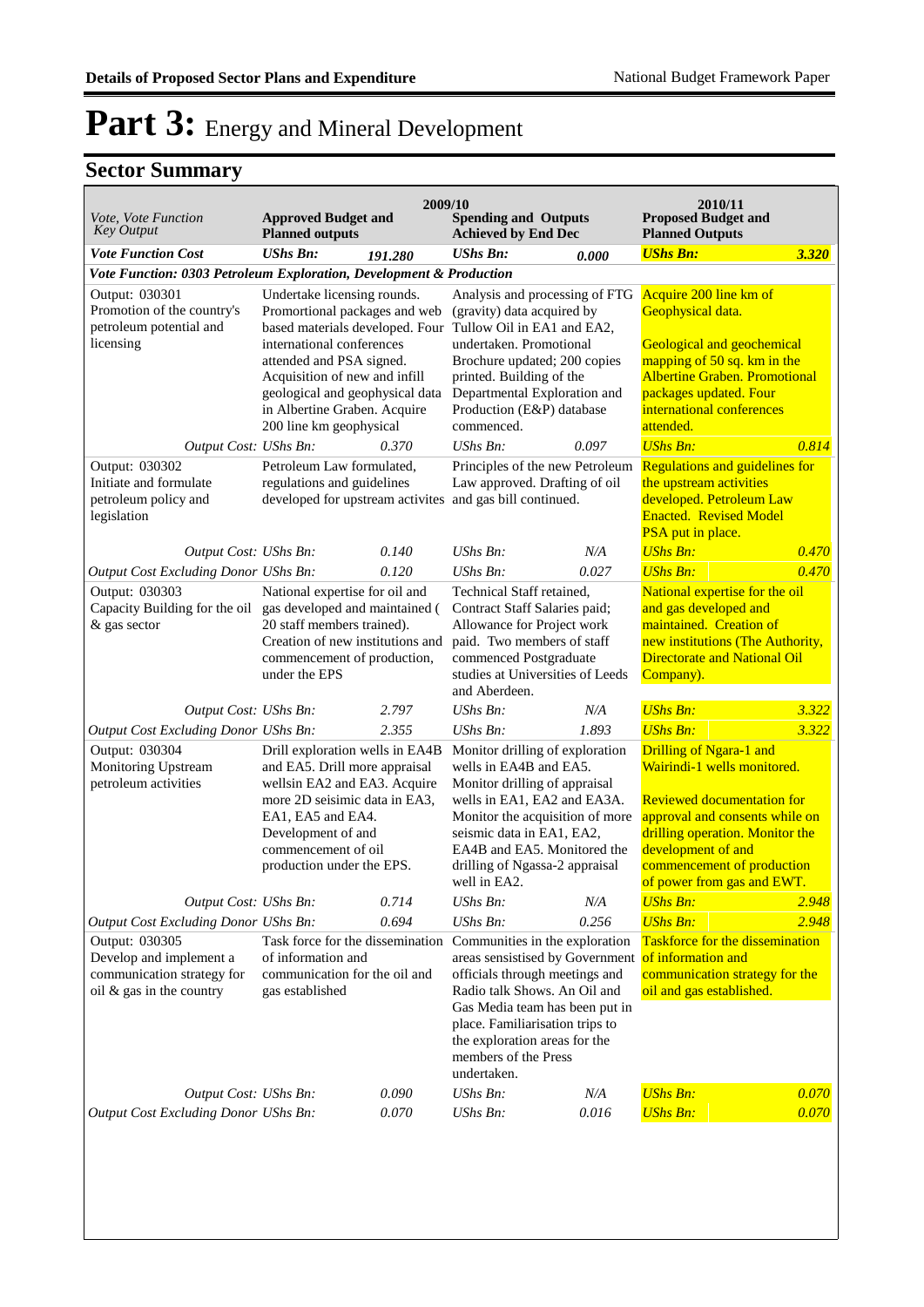| 2009/10<br>2010/11                                                                                   |                                                                                                   |                                                                                                                   |                                                                                                                                                              |                                                                                                                                                                                                         |                                                                                                                                                                                                                          |                        |
|------------------------------------------------------------------------------------------------------|---------------------------------------------------------------------------------------------------|-------------------------------------------------------------------------------------------------------------------|--------------------------------------------------------------------------------------------------------------------------------------------------------------|---------------------------------------------------------------------------------------------------------------------------------------------------------------------------------------------------------|--------------------------------------------------------------------------------------------------------------------------------------------------------------------------------------------------------------------------|------------------------|
| <i>Vote, Vote Function</i><br><b>Key Output</b>                                                      | <b>Approved Budget and</b><br><b>Planned outputs</b>                                              |                                                                                                                   | <b>Spending and Outputs</b><br><b>Achieved by End Dec</b>                                                                                                    |                                                                                                                                                                                                         | <b>Proposed Budget and</b><br><b>Planned Outputs</b>                                                                                                                                                                     |                        |
| Output: 030306<br>Participate in Regional<br>Initiatives                                             | 4 EAC energy committee<br>meetings held on EAPC 2011<br>preparations                              |                                                                                                                   | Two EAC Energy Committee<br>meetings attended. Ministry<br>of Energy Delegation undertook<br>a study visit to Lusaka, Zambia,<br>as part of EAC initiatives. |                                                                                                                                                                                                         | <b>Four EAC Energy Committee</b><br>meetings held Meetings on<br><b>EAPC 2011 preparations held</b><br>and conference held.                                                                                              |                        |
| Output Cost: UShs Bn:                                                                                |                                                                                                   | 0.190                                                                                                             | $UShs Bn$ :                                                                                                                                                  | N/A                                                                                                                                                                                                     | <b>UShs Bn:</b>                                                                                                                                                                                                          | 0.209                  |
| Output Cost Excluding Donor UShs Bn:                                                                 |                                                                                                   | 0.180                                                                                                             | $UShs Bn$ :                                                                                                                                                  | 0.042                                                                                                                                                                                                   | <b>UShs Bn:</b>                                                                                                                                                                                                          | 0.209                  |
| Output: 030351<br><b>Transfer for Petroleum</b><br>Refining (Midstream Unit)                         | Not Applicable                                                                                    |                                                                                                                   | Funds transferred to Midstream<br>Unit. Feasibility study for<br>the refinery commenced.                                                                     |                                                                                                                                                                                                         | <b>Institutional Capacity</b><br>Development activities;<br>Feasibility study report for the<br>development of an oil refinery;<br>Developers and financiers for<br>the oil refinery project identified<br>and selected. |                        |
| Output Cost: UShs Bn:                                                                                |                                                                                                   | 0.400                                                                                                             | $UShs Bn$ :                                                                                                                                                  | 0.126                                                                                                                                                                                                   | <b>UShs Bn:</b>                                                                                                                                                                                                          | 0.654                  |
| Output: 030372<br>Government Buildings and<br>Administrative Infrastructure construction undertaken. | Second phase on the                                                                               | Second phase on the<br>Consultancy for the Data Room<br>Consultancy for the Data Room<br>construction undertaken. |                                                                                                                                                              | ommencement of construction<br>of Oil and Gas Data Centre,<br>Office accommodation, meeting<br>rooms and Core store.<br>Periodic maintenance of office<br>buildings and the surrounding<br>environment. |                                                                                                                                                                                                                          |                        |
| Output Cost: UShs Bn:                                                                                |                                                                                                   | 0.050                                                                                                             | $UShs Bn$ :                                                                                                                                                  | 0.000                                                                                                                                                                                                   | <b>UShs Bn:</b>                                                                                                                                                                                                          | 10.576                 |
| Output: 030375<br><b>Purchase of Motor Vehicles</b><br>and Other Transport<br>Equipment              | <b>Purchase of Vehicles</b>                                                                       |                                                                                                                   | Procurement and requisitions<br>for the vehicles commenced and<br>the contract is in place.                                                                  |                                                                                                                                                                                                         | Three (3) field vehicles<br>procured.                                                                                                                                                                                    |                        |
| Output Cost: UShs Bn:                                                                                |                                                                                                   | 10.660                                                                                                            | $UShs Bn$ :                                                                                                                                                  | N/A                                                                                                                                                                                                     | <b>UShs Bn:</b>                                                                                                                                                                                                          | 0.210                  |
| Output Cost Excluding Donor UShs Bn:                                                                 |                                                                                                   | 0.660                                                                                                             | $UShs Bn$ :                                                                                                                                                  | 0.000                                                                                                                                                                                                   | <b>UShs Bn:</b>                                                                                                                                                                                                          | 0.210                  |
| Output: 030376<br>Purchase of Office and ICT<br>Equipment, including<br>Software                     | Office Equipment                                                                                  | Procurement of assorted IT and                                                                                    |                                                                                                                                                              | Additional computers procured.<br>Geosoft Software Licence                                                                                                                                              | Computer hardware,<br>accessories, Communication<br>equipment and software<br>procured. Computer<br>hardware, Communication<br>equipment and required<br>software maintained.                                            |                        |
| Output Cost: UShs Bn:                                                                                |                                                                                                   | 0.045                                                                                                             | UShs Bn:                                                                                                                                                     | N/A                                                                                                                                                                                                     | <b>UShs Bn:</b>                                                                                                                                                                                                          | 0.035                  |
| Output Cost Excluding Donor UShs Bn:                                                                 |                                                                                                   | 0.035                                                                                                             | $\mathit{UShs}\, \mathit{Bn}$ :                                                                                                                              | 0.024                                                                                                                                                                                                   | <b>UShs Bn:</b>                                                                                                                                                                                                          | 0.035                  |
| Output: 030377<br>Purchase of Specialised<br>Machinery & Equipment                                   | Assorted machinery and<br>equipment purchased                                                     |                                                                                                                   | Air conditioners for Data rooms<br>procured. Soxtec<br>Laboratory Equipment procured                                                                         |                                                                                                                                                                                                         | Laboratory equipment, air<br>conditioners and Geophysical<br>equipment procured.                                                                                                                                         |                        |
| Output Cost: UShs Bn:                                                                                |                                                                                                   | 0.065                                                                                                             | $UShs Bn$ :                                                                                                                                                  | 0.050                                                                                                                                                                                                   | <b>UShs Bn:</b>                                                                                                                                                                                                          | 0.165                  |
| Output: 030378<br>Purchase of Office and<br>Residential Furniture and<br>Fittings                    | Assorted Office Equipment and<br>Furniture purchased                                              |                                                                                                                   | Tables and chairs for newly<br>recruited officers procured and<br>more to be procured.<br>Periodic maintenance of<br>furniture undertaken.                   |                                                                                                                                                                                                         | <b>Furniture including Boardroom</b><br>table, Office and National<br>Petoleum Data Centre cabinets,<br>shelves and racks procured. -<br>Periodic maintainance of<br>furniture undertaken.                               |                        |
| Output Cost: UShs Bn:                                                                                |                                                                                                   | 0.025                                                                                                             | UShs Bn:                                                                                                                                                     | 0.006                                                                                                                                                                                                   | <b>UShs Bn:</b>                                                                                                                                                                                                          | 0.025                  |
| <b>Vote Function Cost</b><br>VF Cost Excluding Donor                                                 | <b>UShs Bn:</b><br><b>UShs Bn</b>                                                                 | 17.546<br>7.024                                                                                                   | <b>UShs Bn:</b><br><b>UShs Bn</b>                                                                                                                            | N/A<br>2.536                                                                                                                                                                                            | <b>UShs Bn:</b><br><b>UShs Bn</b>                                                                                                                                                                                        | <b>19.498</b><br>7.024 |
| Vote Function: 0304 Petroleum Supply, Infrastructure and Regulation                                  |                                                                                                   |                                                                                                                   |                                                                                                                                                              |                                                                                                                                                                                                         |                                                                                                                                                                                                                          |                        |
| Output: 030401<br>Petroleum Policy<br>Development, Regulation                                        | Legal framework for midstream<br>activities in place and a well<br>defined midstream organisation |                                                                                                                   | Draft Bill for value addition<br>completed and plan for<br>consultations prepared, 5                                                                         |                                                                                                                                                                                                         | Petroleum bill for value<br>addition prepared and<br>implemented. Petroleum                                                                                                                                              |                        |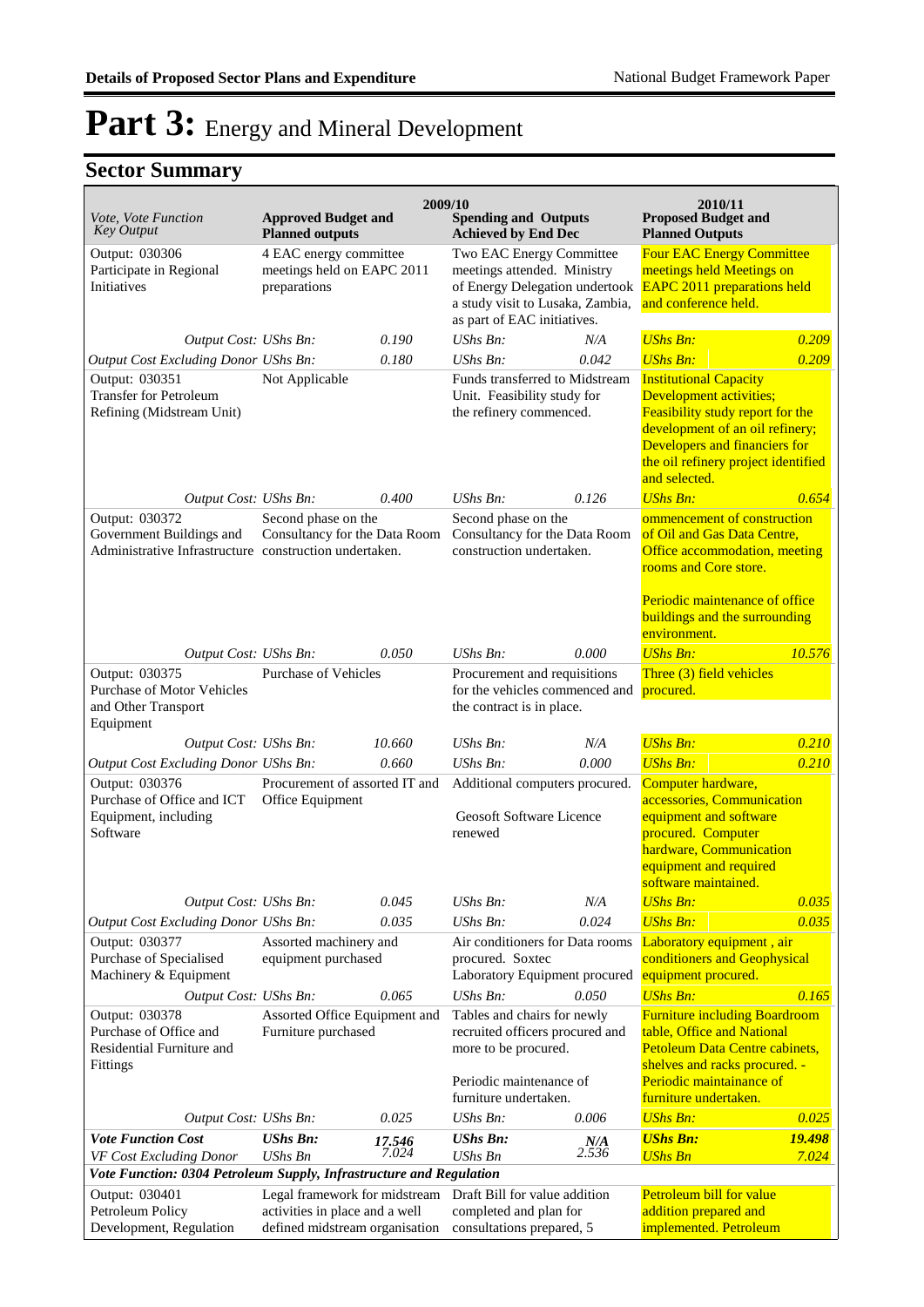| Vote, Vote Function<br><b>Key Output</b>                                                   | <b>Approved Budget and</b><br><b>Planned outputs</b>                                                                                                                                                                                                             | 2009/10 | <b>Spending and Outputs</b><br><b>Achieved by End Dec</b>                                                                                                                                                                                                                                                       |       | 2010/11<br><b>Proposed Budget and</b><br><b>Planned Outputs</b>                                                                                                                       |       |
|--------------------------------------------------------------------------------------------|------------------------------------------------------------------------------------------------------------------------------------------------------------------------------------------------------------------------------------------------------------------|---------|-----------------------------------------------------------------------------------------------------------------------------------------------------------------------------------------------------------------------------------------------------------------------------------------------------------------|-------|---------------------------------------------------------------------------------------------------------------------------------------------------------------------------------------|-------|
| and Monitoring                                                                             | structure. Regulatory framework trainees recruited for the<br>for operations.                                                                                                                                                                                    |         | Midstream, Statutory<br><b>Instrument for Fuel Marking</b><br>and quality Control (2009)<br>issued, Petroleum Supply<br>Regulations 2009 issued                                                                                                                                                                 |       | <b>Midstream regulations</b><br>developed, Lisensing<br>framework for Midstream<br>activities in place, Stakeholders<br>sensitised                                                    |       |
| Output Cost: UShs Bn:                                                                      |                                                                                                                                                                                                                                                                  | 0.231   | UShs Bn:                                                                                                                                                                                                                                                                                                        | 0.072 | <b>UShs Bn:</b>                                                                                                                                                                       | 0.231 |
| Output: 030402<br>Management and<br>Monitoring of petroleum<br>supply Industry             | Petroleum supply market<br>operations monitored.<br>Development of biofuels<br>promoted. 1 national reserve<br>Operational, 36 stakeholders<br>engaged on fair competition and<br>free Petroleum supply market<br>operations.                                    |         | 102 facilities inspected<br>operations monitored.<br>countrywide, A Public Private<br>Partnership document<br>developed for handover of JST<br>to Tamoil and submitted to<br>PPDA. - A Cabinet paper on<br>stimulating supplies of<br>Petroleum products through the<br>operations.<br>Southern route developed |       | Petroleum supply market<br>Development of biofuels<br>promoted. 1 national reserve<br>Operational, 36 stakeholders<br>engaged on fair competition and<br>free Petroleum supply market |       |
| Output Cost: UShs Bn:                                                                      |                                                                                                                                                                                                                                                                  | 0.264   | UShs Bn:                                                                                                                                                                                                                                                                                                        | 0.095 | <b>UShs Bn:</b>                                                                                                                                                                       | 0.264 |
| Output: 030403<br>Maintainance of National<br>Petroleum Information<br>System              | Robust data processing system<br>acquired. Improved quarterly oil<br>industry bulletins                                                                                                                                                                          |         | Sales data module updated up to<br>Dec 2009 for most oil<br>companies is available. Imports<br>data module updated up to Dec<br>2009 - Stocks data reports<br>produced up to Dec 2009. -<br>NPI updated and well<br>maintained                                                                                  |       | Robust data processing system<br>operationalised. Improved<br>quarterly oil industry bulletins                                                                                        |       |
| Output Cost: UShs Bn:                                                                      |                                                                                                                                                                                                                                                                  | 0.076   | $UShs Bn$ :                                                                                                                                                                                                                                                                                                     | 0.028 | <b>UShs Bn:</b>                                                                                                                                                                       | 0.076 |
| Output: 030404<br>Operational Standards and<br>laboratory testing of<br>petroleum products | Finalise petroleum standards.<br>Reduce smuggling and fuel<br>dilution from % to %. License<br>15 newcompanies and 18 new<br>stations. 100% of petroleum<br>tested meeting the standards, 48<br>random spot checks carried out,<br>2 standard guidelines issued. |         | Sample analysis for 2700<br>samples of petroleum products<br>carried out - 5 meetings of<br><b>Technical Petroleum Committee</b><br>held, Fuel marking and quality<br>control program inaugurated, 16<br>environmental impact<br>assessment/project briefs<br>reviewed                                          |       | Reduce smuggling and fuel<br>dilution. License 15<br>newcompanies and 18 new<br>stations. 100% of petroleum<br>tested meeting the standards, 48<br>random spot checks carried out     |       |
| Output Cost: UShs Bn:                                                                      |                                                                                                                                                                                                                                                                  | 0.256   | $UShs Bn$ :                                                                                                                                                                                                                                                                                                     | 0.100 | <b>UShs Bn:</b>                                                                                                                                                                       | 0.256 |
| Output: 030405<br>Development of Petroleum<br>Refinery and Processing                      | A petroluem utilisation plan in<br>refining. Study report on petro<br>chemical development. 225<br>Kms of oil pipeline Completed.                                                                                                                                |         | Refinery database developed,<br>place. Studty report on full scale Early Production scheme<br>concluded for redesigning.<br>Data on refinery development<br>potential collected, Regional co-<br>operation on refining promoted,<br>Study on utilisation of LPG in<br>Uganda completed                          |       | A petroluem utilisation plan<br>implemented. Studty report on<br>full scale refining. Study report<br>on petro chemical development.                                                  |       |
| Output Cost: UShs Bn:                                                                      |                                                                                                                                                                                                                                                                  | 0.055   | UShs Bn:                                                                                                                                                                                                                                                                                                        | 0.016 | <b>UShs Bn:</b>                                                                                                                                                                       | 0.055 |
| Output: 030406<br>Kenya - Uganda - Rwanda<br>Oil pipelines                                 | Agreements cleared by State<br>Law of Kenya and signed.<br>Complete land acquisition and<br>start construction.                                                                                                                                                  |         | Property Valuation reports for<br>the Malaba-Kampala route<br>completed, Review<br>Implementation & Shareholders<br>Agreements completed, District<br>leadership sensitised on pipeline<br>project                                                                                                              |       | Commence the construction of<br>the Kenya - Uganda Oil Pipeline                                                                                                                       |       |
| Output Cost: UShs Bn:                                                                      |                                                                                                                                                                                                                                                                  | 0.055   | UShs Bn:                                                                                                                                                                                                                                                                                                        | 0.019 | <b>UShs Bn:</b>                                                                                                                                                                       | 0.055 |
| <b>Vote Function Cost</b>                                                                  | <b>UShs Bn:</b>                                                                                                                                                                                                                                                  | 0.938   | <b>UShs Bn:</b>                                                                                                                                                                                                                                                                                                 | 0.330 | <b>UShs Bn:</b>                                                                                                                                                                       | 0.938 |
| Vote Function: 0305 Mineral Exploration, Development & Production                          |                                                                                                                                                                                                                                                                  |         |                                                                                                                                                                                                                                                                                                                 |       |                                                                                                                                                                                       |       |
| Output: 030501                                                                             |                                                                                                                                                                                                                                                                  |         | 15 local Governments sensitized Four (4) Local Governments in                                                                                                                                                                                                                                                   |       | 15 local Governments sensitized                                                                                                                                                       |       |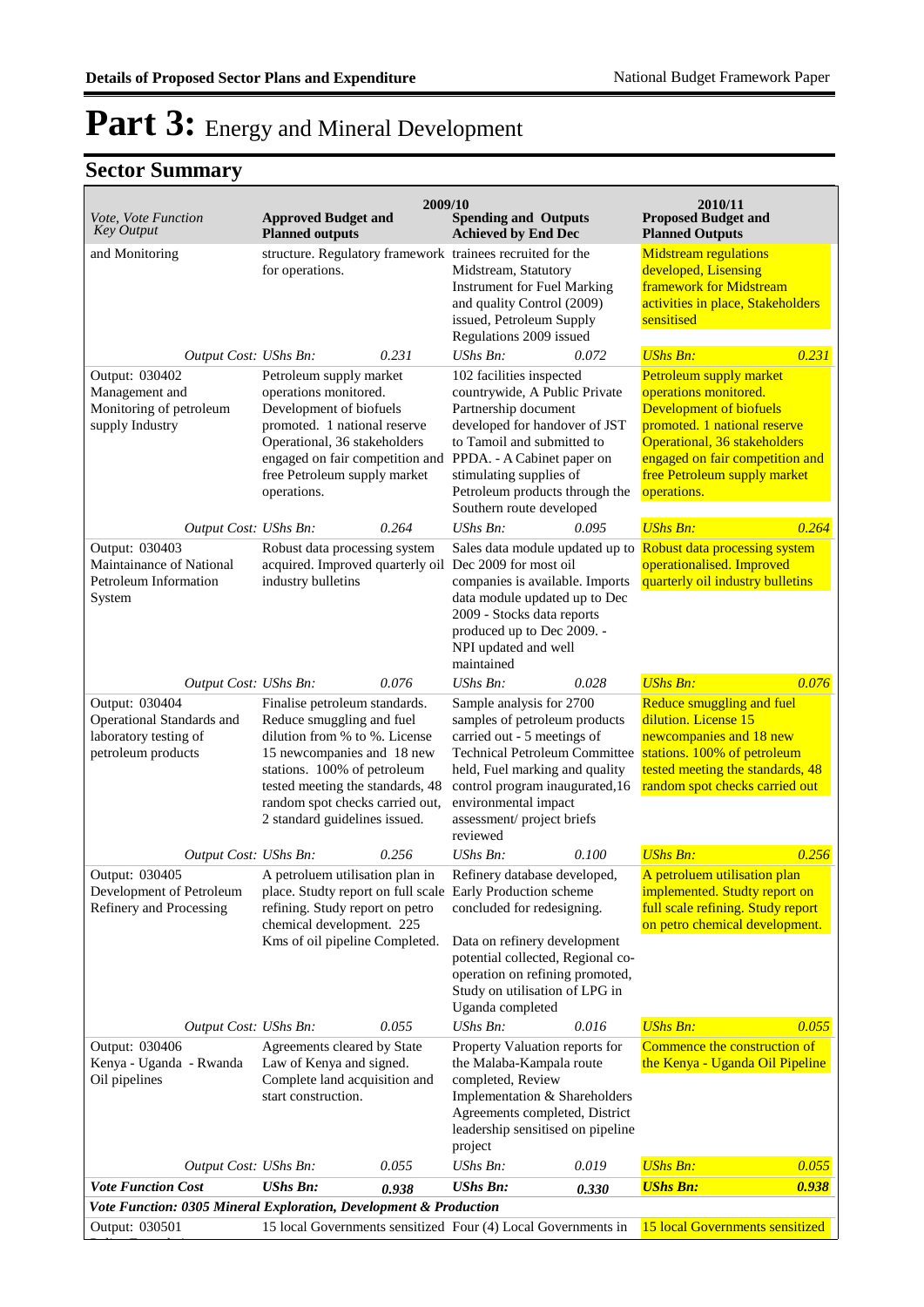| Vote, Vote Function<br><b>Key Output</b>                                                                                       | <b>Approved Budget and</b><br><b>Planned outputs</b>                                                                                                                                                                                      | 2009/10         | <b>Spending and Outputs</b><br><b>Achieved by End Dec</b>                                                                                                                                                                                                                          |              | 2010/11<br><b>Proposed Budget and</b><br><b>Planned Outputs</b>                                |                 |
|--------------------------------------------------------------------------------------------------------------------------------|-------------------------------------------------------------------------------------------------------------------------------------------------------------------------------------------------------------------------------------------|-----------------|------------------------------------------------------------------------------------------------------------------------------------------------------------------------------------------------------------------------------------------------------------------------------------|--------------|------------------------------------------------------------------------------------------------|-----------------|
| Regulation                                                                                                                     | on mineral policy regulations                                                                                                                                                                                                             |                 | Mining Districts of Busia,<br>Kasese, Ntungamo and                                                                                                                                                                                                                                 |              | on mineral policy regulations                                                                  |                 |
|                                                                                                                                |                                                                                                                                                                                                                                           |                 | Bushenyi were sensitized on<br>Mineral policy and regulation                                                                                                                                                                                                                       |              |                                                                                                |                 |
| Output Cost: UShs Bn:                                                                                                          |                                                                                                                                                                                                                                           | 0.991<br>0.216  | $UShs Bn$ :                                                                                                                                                                                                                                                                        | N/A<br>0.070 | <b>UShs Bn:</b>                                                                                | 0.990<br>0.990  |
| Output Cost Excluding Donor UShs Bn:<br>Output: 030502                                                                         | 15 staff trained at UMI,                                                                                                                                                                                                                  |                 | $UShs Bn$ :<br>4 staff trained at UMI,                                                                                                                                                                                                                                             |              | <b>UShs Bn:</b>                                                                                |                 |
| Institutional capacity for the Kyambogo University<br>mineral sector                                                           |                                                                                                                                                                                                                                           |                 | Kyambogo Univ and local<br>workshops for Geological data<br>management.                                                                                                                                                                                                            |              | 15 additional staff trained at<br><b>UMI, Kyambogo University</b>                              |                 |
| Output Cost: UShs Bn:                                                                                                          |                                                                                                                                                                                                                                           | 4.630           | UShs Bn:                                                                                                                                                                                                                                                                           | N/A          | <b>UShs Bn:</b>                                                                                | 2.776           |
| Output Cost Excluding Donor UShs Bn:                                                                                           |                                                                                                                                                                                                                                           | 0.160           | $UShs Bn$ :                                                                                                                                                                                                                                                                        | 0.054        | <b>UShs Bn:</b>                                                                                | 2.776           |
| Output: 030503<br>Mineral Exploration,<br>development, production and digital format, potential for<br>value-addition promoted | Mineral data base in place, all<br>maps in the department in<br>limestone and Bentonite in<br>Rukungiri, iron ore in Kabale<br>estimated, Report on<br>geophysical mapping for<br>grothermal resources at<br>Buranga, Bundibugyo district |                 | - All maps in the department<br>digitised - mineral<br>commodities database of<br>Uganda established - 4<br>promotional materials<br>disseminated - 1 report<br>Potential for limestone and<br>bentonite in Rukungiri, Iron ore<br>in Kabale estimated - 50<br>geophisical samples |              | Mineral potential established in<br>the country                                                |                 |
| Output Cost: UShs Bn:                                                                                                          |                                                                                                                                                                                                                                           | 13.595          | $UShs Bn$ :                                                                                                                                                                                                                                                                        | N/A          | <b>UShs Bn:</b>                                                                                | 1.565           |
| Output Cost Excluding Donor UShs Bn:                                                                                           |                                                                                                                                                                                                                                           | 0.574           | UShs Bn:                                                                                                                                                                                                                                                                           | 0.171        | <b>UShs Bn:</b>                                                                                | 1.565           |
| Output: 030504<br>Health safety and Social<br><b>Awareness for Miners</b>                                                      | 700 trained from 17 strategic<br>mining areas in 13 districts                                                                                                                                                                             |                 | 175 people in 13 Mining<br>Districts in 20 communities<br>located in e.g Kasese, Mubende,<br>Ntungamo, Bushenyi, Tororo,<br>Moroto and Mbale                                                                                                                                       |              | 600 more people trained from<br>17 strategic mining areas in 10<br>districts                   |                 |
| Output Cost: UShs Bn:                                                                                                          |                                                                                                                                                                                                                                           | 1.070           | $UShs Bn$ :                                                                                                                                                                                                                                                                        | N/A          | <b>UShs Bn:</b>                                                                                | 1.070           |
| Output Cost Excluding Donor UShs Bn:                                                                                           |                                                                                                                                                                                                                                           | 0.284           | UShs Bn:                                                                                                                                                                                                                                                                           | 0.090        | <b>UShs Bn:</b>                                                                                | 1.070           |
| Output: 030505<br>Licencing and inspection                                                                                     | 600 artisans licensed,<br>continuous site inspections.                                                                                                                                                                                    |                 | 50 investor programs reviewed<br>101 licenses issued and<br>inspections (This activity was<br>undertaken under various<br>consultancies in the ongoing<br>Sustainable Management of<br>Mineral Resources Project)                                                                  |              | 600 artisans licensed,<br>continuous site inspections.                                         |                 |
| Output Cost: UShs Bn:                                                                                                          |                                                                                                                                                                                                                                           | 0.100           | $UShs Bn$ :                                                                                                                                                                                                                                                                        | N/A          | <b>UShs Bn:</b>                                                                                | 0.915           |
| Output Cost Excluding Donor UShs Bn:<br>Output: 030551<br>Contribution to international<br>organisation(SEAMIC)                | 0.000<br>3 workshops/meetings attended<br>by senior staff members of the<br>ministry                                                                                                                                                      |                 | UShs Bn:<br>0.000<br>5 staff trained at SEAMIC, 3<br>workshops and meetings<br>attended by senior staff at<br>SEAMIC.                                                                                                                                                              |              | <b>UShs Bn:</b><br>3 workshops/meetings attended<br>by senior staff members of the<br>ministry | 0.915           |
| Output Cost: UShs Bn:                                                                                                          |                                                                                                                                                                                                                                           | 0.170           | UShs Bn:                                                                                                                                                                                                                                                                           | N/A          | <b>UShs Bn:</b>                                                                                | 0.170           |
| <b>Output Cost Excluding Donor UShs Bn:</b>                                                                                    |                                                                                                                                                                                                                                           | 0.125           | UShs Bn:                                                                                                                                                                                                                                                                           | 0.031        | <b>UShs Bn:</b>                                                                                | 0.170           |
| Output: 030572<br>Government Buildings and<br>Administrative Infrastructure renovation of DGSM offices                         | Procurement process of civil<br>works for construction and<br>and laboratories is completed.                                                                                                                                              |                 | Procurement process of civil<br>works for construction and<br>renovation of DGSM offices<br>and laboratories is completed.                                                                                                                                                         |              | Commence construction and<br>renovation of DGSM offices<br>and Laboratories                    |                 |
| Output Cost: UShs Bn:                                                                                                          |                                                                                                                                                                                                                                           | 3.300           | UShs Bn:                                                                                                                                                                                                                                                                           | N/A          | <b>UShs Bn:</b>                                                                                | 3.300           |
| <b>Output Cost Excluding Donor UShs Bn:</b>                                                                                    |                                                                                                                                                                                                                                           | 0.130           | UShs Bn:                                                                                                                                                                                                                                                                           | 0.011        | <b>UShs Bn:</b>                                                                                | 3.300           |
| <b>Vote Function Cost</b><br>VF Cost Excluding Donor                                                                           | <b>UShs Bn:</b><br><b>UShs Bn</b>                                                                                                                                                                                                         | 24.856<br>2.489 | <b>UShs Bn:</b><br>UShs Bn                                                                                                                                                                                                                                                         | N/A<br>0.428 | <b>UShs Bn:</b><br><b>UShs Bn</b>                                                              | 10.786<br>1.489 |
| Vote Function: 0349 Policy, Planning and Support Services                                                                      |                                                                                                                                                                                                                                           |                 |                                                                                                                                                                                                                                                                                    |              |                                                                                                |                 |
| Qutput: 03/1001                                                                                                                | RED Rudget ectimates RTTR                                                                                                                                                                                                                 |                 | RED Rudget estimates RTTR                                                                                                                                                                                                                                                          |              | <b>REP</b> Rudget estimates RTTR                                                               |                 |